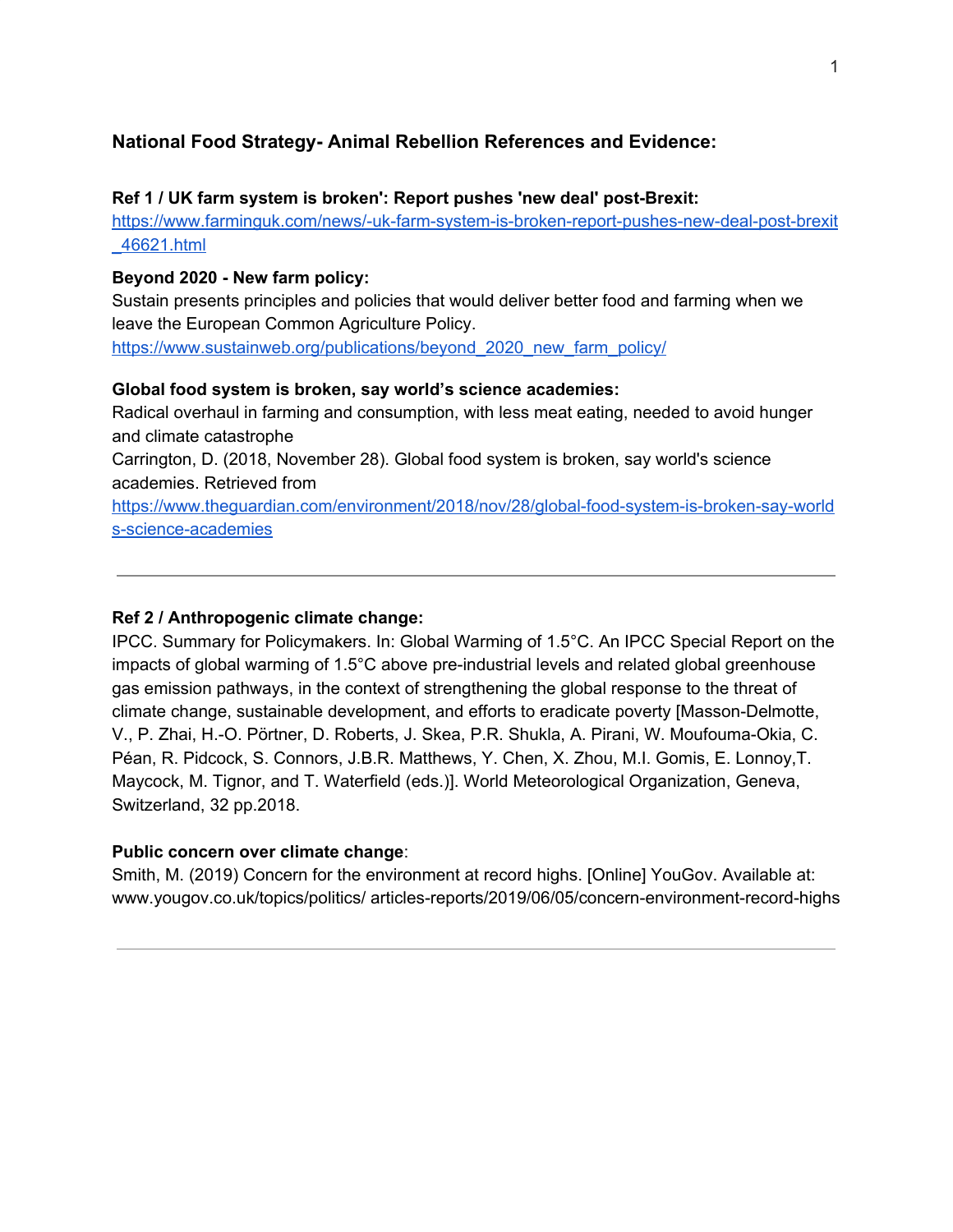## **Ref 3 / Animal agriculture as a leading cause of climate change:**

**66% is agricultural methane" and "about 33% of global methane emissions" come from livestock:**

IPCC (Report). Special Report on climate change, desertification, land degradation, sustainable land management, food security, and greenhouse gas fluxes in terrestrial ecosystems (SRCCL). April 27, 2019. p. 186[.https://www.ipcc.ch/site/assets/uploads/2019/08/2c.-Chapter-2\\_FINAL.pdf](https://www.ipcc.ch/site/assets/uploads/2019/08/2c.-Chapter-2_FINAL.pdf)

Pelletier N, Tyedmers P. **Forecasting potential global environmental costs of livestock production 2000–2050:** Proceedings of the National Academy of Sciences 2010;107:18371-4: <https://www.pnas.org/content/107/43/18371>

Herrero M, Henderson B, Havlik P, et al. **Greenhouse gas mitigation potentials in the livestock sector:** Nature Clim Change 2016:

[https://abdn.pure.elsevier.com/en/publications/greenhouse-gas-mitigation-potentials-in-the-livest](https://abdn.pure.elsevier.com/en/publications/greenhouse-gas-mitigation-potentials-in-the-livestock-sector) [ock-sector](https://abdn.pure.elsevier.com/en/publications/greenhouse-gas-mitigation-potentials-in-the-livestock-sector)

## **Biodiversity and the meat industry:**

Machovina B, Feeley KJ, Ripple WJ. Biodiversity conservation: The key is reducing meat consumption. Science of The Total Environment 2015;536:419-31: <https://www.sciencedirect.com/science/article/pii/S0048969715303697>

## **In the UK, farming accounts for 83 percent of ammonia emissions that contribute to air pollution:**

Rural Payments Agency (2017) Guide to Farming Ammonia Reduction Scheme. Rural Payments Agency. Available

at[:https://www.gov.uk/government/publications/farming-ammonia-reduction-grant-scheme-claim](https://www.gov.uk/government/publications/farming-ammonia-reduction-grant-scheme-claim-form-and-offer-terms/guide-to-farming-ammonia-reduction-grant-scheme)[form-and-offer-terms/guide-to-farming-ammonia-reduction-grant-scheme](https://www.gov.uk/government/publications/farming-ammonia-reduction-grant-scheme-claim-form-and-offer-terms/guide-to-farming-ammonia-reduction-grant-scheme)

# **Greenpeace concluded that "Global meat and dairy production and consumption must be cut in half by 2050 to avoid dangerous climate change and keep the Paris Agreement on track.":**

Greenpeace International. (2019, October 15). Greenpeace calls for decrease in meat and dairy production and consumption for a healthier planet. Retrieved from

https://www.greenpeace.org/international/press/15111/greenpeace-calls-for-decrease-in-meat-a nd-dairy-production-and-consumption-for-a-healthier-planet/.

[https://www.greenpeace.org/international/press/15111/greenpeace-calls-for-decrease-in-meat-a](https://www.greenpeace.org/international/press/15111/greenpeace-calls-for-decrease-in-meat-and-dairy-production-and-consumption-for-a-healthier-planet/) [nd-dairy-production-and-consumption-for-a-healthier-planet/](https://www.greenpeace.org/international/press/15111/greenpeace-calls-for-decrease-in-meat-and-dairy-production-and-consumption-for-a-healthier-planet/)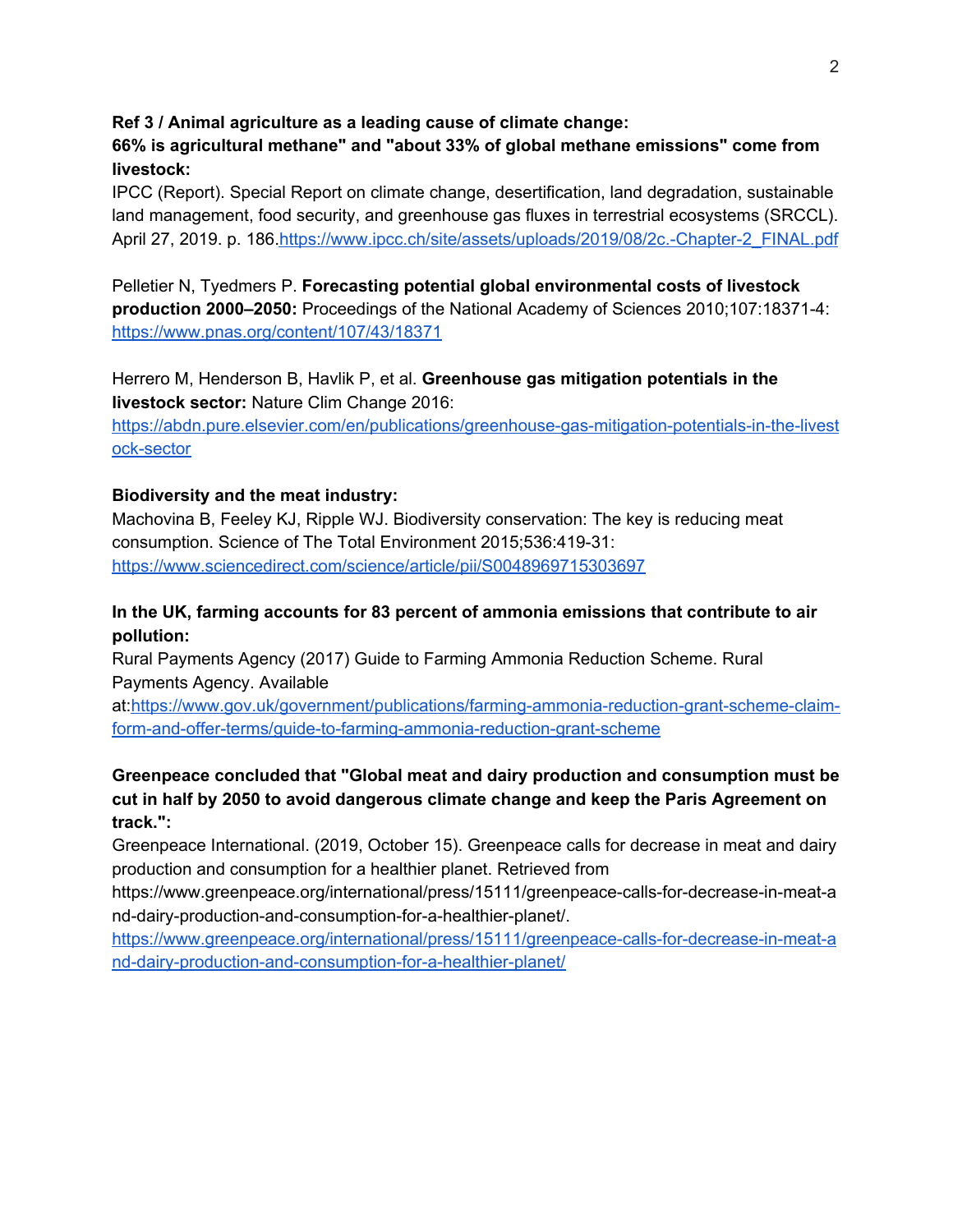**A report from the Natural Resources Defense Council (NRDC) and the Clean Water Network "documents how animal waste from factory farms threatens human health and our nation's rivers. Most factory farms store animal waste in open lagoons as large as several football fields. Lagoons routinely burst, sending millions of gallons of manure into waterways and spreading microbes that can cause gastroenteritis, fevers, kidney failure, and death."**

[https://www.nrdc.org/resources/cesspools-shame-how-factory-farm-lagoons-and-sprayfields-thr](https://www.nrdc.org/resources/cesspools-shame-how-factory-farm-lagoons-and-sprayfields-threaten-environmental-and-public) [eaten-environmental-and-public](https://www.nrdc.org/resources/cesspools-shame-how-factory-farm-lagoons-and-sprayfields-threaten-environmental-and-public)

**The World Wildlife Fund concluded that meat-based diets are the leading cause of species extinction:** Appetite for destruction. (n.d.). Retrieved from <https://www.wwf.org.uk/updates/appetite-for-destruction>

# **It takes about 2500 gallons of water to produce 1lb of beef and 896 gallons of water to produce 1lb of cheese:**

Water. (n.d.). Retrieved from <https://www.ewg.org/meateatersguide/interactive-graphic/water/>

# **The destruction of wild habitat for farming, logging and development has resulted in the start of the 6th Mass Extinction of Life to occur in the Earth's four billion year history:**

IPBES. 2019. Summary for policymakers of the global assessment report on biodiversity and ecosystem services of the Intergovernmental Science-Policy Platform on Biodiversity and Ecosystem Services. S. Díaz, J. Settele, E. S. Brondizio E.S., H. T. Ngo, M. Guèze, J. Agard, A. Arneth, P. Balvanera, K. A. Brauman, S. H. M. Butchart, K. M. A. Chan, L. A. Garibaldi, K. Ichii, J. Liu, S. M. Subramanian, G. F. Midgley, P. Miloslavich, Z. Molnár, D. Obura, A. Pfaff, S. Polasky, A. Purvis, J. Razzaque, B. Reyers, R. Roy Chowdhury, Y. J. Shin, I. J. Visseren-Hamakers, K. J. Willis, and C. N. Zayas (eds.). IPBES secretariat, Bonn, Germany. XX pages : <https://www.ipbes.net/global-assessment-report-biodiversity-ecosystem-services>

**One in four species is at risk of extinction. 40% amphibians, 34% conifers, 33% coral reefs, 31% sharks and rays, 27% (selected) crustaceans, 25% mammals, 14% birds. Only 30% of all birds on the planet are wild, 70% of all birds are farmed:**

International Union for Conservation of Species (IUCN) states in its published Red List of threatened species: [https://www.iucnredlist.org](https://www.iucnredlist.org/)

**Meat and dairy companies to surpass oil industry as the world's biggest polluters :** Institute for Agriculture and Trade Policy & GRAIN (July 2018) 'Emissions impossible: How big meat and dairy are heating up the planet' :

[https://www.grain.org/article/entries/5976-emissions-impossible-how-big-meat-and-dairy-are-he](https://www.grain.org/article/entries/5976-emissions-impossible-how-big-meat-and-dairy-are-heating-up-the-planet) [ating-up-the-planet](https://www.grain.org/article/entries/5976-emissions-impossible-how-big-meat-and-dairy-are-heating-up-the-planet)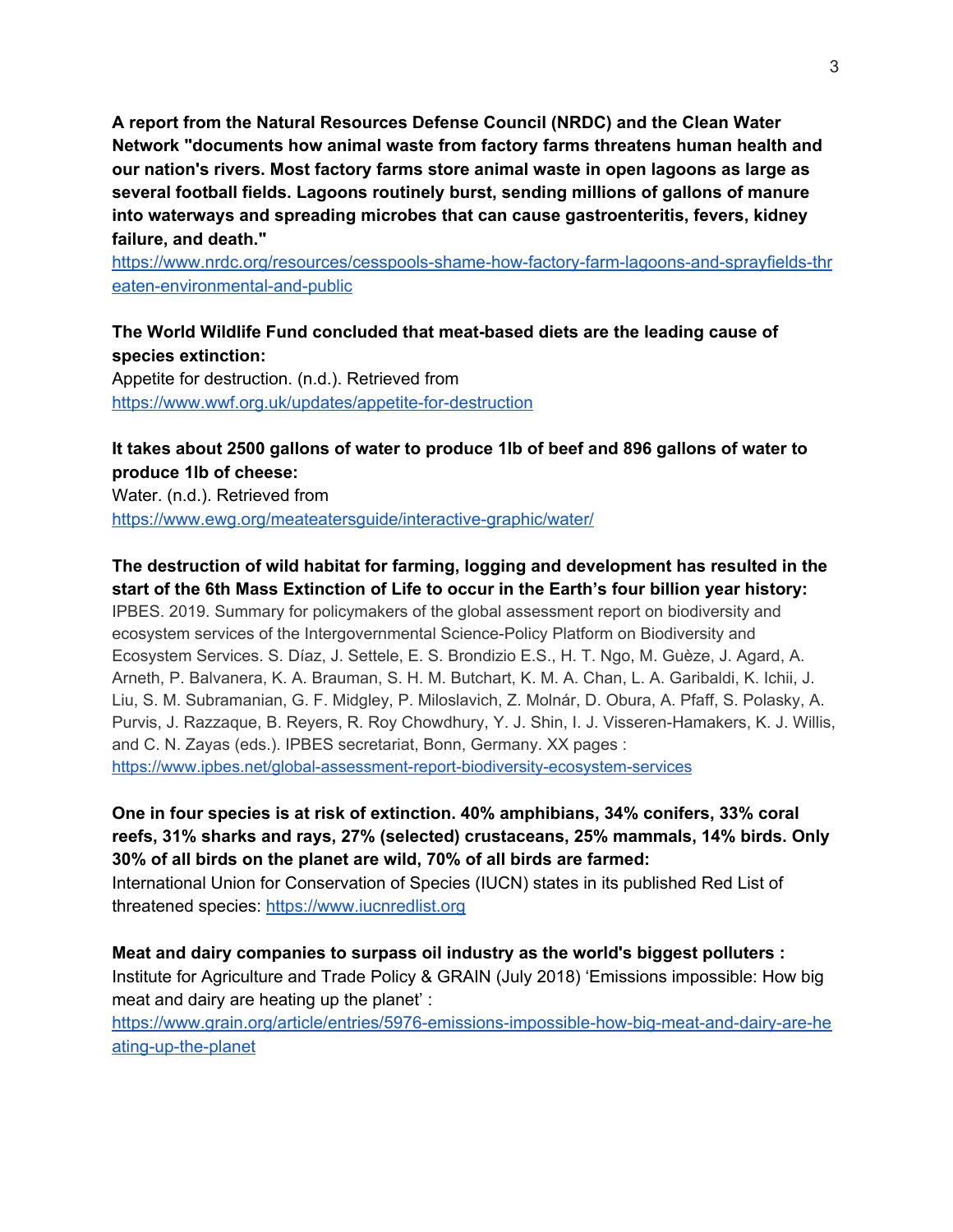### **The contribution of cattle urine and dung to nitrous oxide emissions:**

Chadwick DR, Cardenas LM, Dhanoa MS, et al. The contribution of cattle urine and dung to nitrous oxide emissions: Quantification of country specific emission factors and implications for national inventories. Sci Total Environ. 2018;635:607–617.: <https://www.ncbi.nlm.nih.gov/pmc/articles/PMC6024564>

## **Every meat eater on the planet is helping to fuel the Amazon forest fires Lockwood, Alex (July 2019):**

[https://www.independent.co.uk/voices/amazon-forest-fire-brazil-beef-meat-vegan-vegetarian-bra](https://www.independent.co.uk/voices/amazon-forest-fire-brazil-beef-meat-vegan-vegetarian-brazil-a9076236.html) [zil-a9076236.html](https://www.independent.co.uk/voices/amazon-forest-fire-brazil-beef-meat-vegan-vegetarian-brazil-a9076236.html)

**Ref 4 / UK greenhouse gas emissions: fast progress but not yet enough to meet future targets:** Full Fact. (2019, June 21).

[https://fullfact.org/environment/uk-greenhouse-gas-emissions-fast-progress-not-yet-enough-mee](https://fullfact.org/environment/uk-greenhouse-gas-emissions-fast-progress-not-yet-enough-meet-future-targets/) [t-future-targets/](https://fullfact.org/environment/uk-greenhouse-gas-emissions-fast-progress-not-yet-enough-meet-future-targets/).

## **UK farming accounts for 11 percent of GHG emissions:**

Department for Business, Energy and Industrial Strategy (2017) 2017 UK Greenhouse Gas Emissions. [Online] BEIS. Available at:

[https://assets.publishing.service.gov.uk/government/uploads/system/uploads/attachment\\_data/fi](https://assets.publishing.service.gov.uk/government/uploads/system/uploads/attachment_data/file/776083/2017_Final_emissions_statistics_one_page_summary.pdf) le/776083/2017 Final emissions statistics one page summary.pdf

# **UK action to curb greenhouse gas emissions is lagging behind what is needed to meet legally-binding emissions targets:**

[https://www.theccc.org.uk/publication/reducing-uk-emissions-2019-progress-report-to-parliamen](https://www.theccc.org.uk/publication/reducing-uk-emissions-2019-progress-report-to-parliament/) [t/](https://www.theccc.org.uk/publication/reducing-uk-emissions-2019-progress-report-to-parliament/)

# **Ref 5 / Every year in the UK approximately 2.6 million cattle, 10 million pigs, 14.5 million sheep and lambs, 80 million fish and 950 million birds are slaughtered for human consumption:**

<https://www.hsa.org.uk/faqs/general#n1>

<https://www.viva.org.uk/what-we-do/slaughter/slaughter-farmed-animals-uk>

FAO, 2018. FAOSTAT. Food and Agriculture Organization of the United Nations, Rome, Italy: <http://www.fao.org/faostat/en/#home>

## **The Rise of the Mega-Farm:**

**Tesco, Sainsbury's, Morrisons, Asda, McDonalds, and Nando's source meat from megafarms. 1,700 intensive poultry and pig farms are licensed by the Environment Agency. The biggest house more than a million chickens, 20,000 pigs or 2,000 dairy cows.In Herefordshire, intensively-farmed animals outnumber the human population by**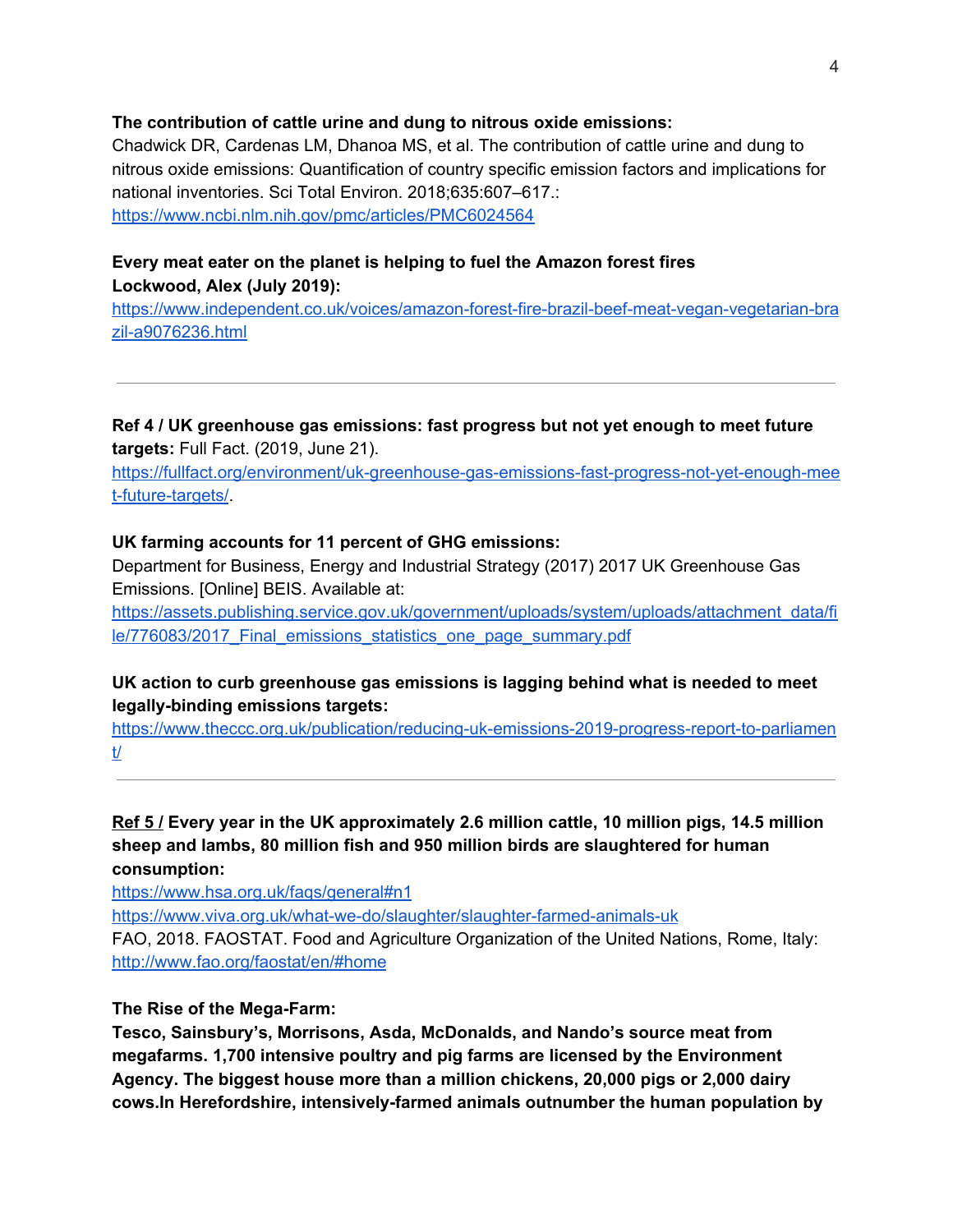**88 to one. Critics say factory farms blight communities and subject animals to prolonged distress. Behind the data lies fundamental debate about what we want to eat, and what price we are prepared to pay for it:**

Wasley, A., & Davies, M. (2019, July 16). The rise of the "megafarm": How British meat is made. Retrieved from:

[https://www.thebureauinvestigates.com/stories/2017-07-17/megafarms-uk-intensive-farming-me](https://www.thebureauinvestigates.com/stories/2017-07-17/megafarms-uk-intensive-farming-meat) [at](https://www.thebureauinvestigates.com/stories/2017-07-17/megafarms-uk-intensive-farming-meat)

## **Ref 6 / Animals are the main victims of history, and the treatment of domesticated animals in [industrial](https://www.theguardian.com/environment/2010/oct/25/farming-ecosystems-prince-charles) farms is perhaps the worst crime in history:**

Tens of billions of sentient beings, each with complex sensations and emotions, live and die on a production line:

Yuval Noah [Harari](https://www.theguardian.com/profile/yuval-noah-harari) (2015) 'Industrial farming is one of the worst crimes in history' : [https://www.theguardian.com/books/2015/sep/25/industrial-farming-one-worst-crimes-history-eth](https://www.theguardian.com/books/2015/sep/25/industrial-farming-one-worst-crimes-history-ethical-question) [ical-question](https://www.theguardian.com/books/2015/sep/25/industrial-farming-one-worst-crimes-history-ethical-question)

## **Animal Resistance to Oppression:**

**A cow set for a slaughterhouse has instead escaped, by ramming a fence and swimming to an island. The runaway bovine has sought sanctuary on the islands of Lake Nyskie in southern Poland for the past few weeks:** Runaway cow escapes slaughterhouse to live on Polish island. (2018, February 19): **<https://www.bbc.co.uk/news/world-europe-43112770>**

**"Animals consistently voice preferences and ask for freedom. They speak to us every day when they cry out in pain or try to move away from our prods, electrodes, knives, and stun guns. Animals tell us constantly that they want to be out of their cages, that they want to be reunited with their families, or that they don't want to walk down the kill chute. Animals express themselves all the time, and many of us know it. If we didn't, factory farms and slaughterhouses would not be designed to constrain any choices an animal might have. We deliberately have to choose not to hear when the lobster bangs on the walls from inside a pot of boiling water or when the hen who is past her egg-laying prime struggles against the human hands that enclose her legs and neck. We have to choose not to recognize the preference expressed when the fish spasms and gasps for oxygen in her last few minutes alive."**

Taylor, S. (2017). Beasts of burden: animal and disability liberation. New York: New Press.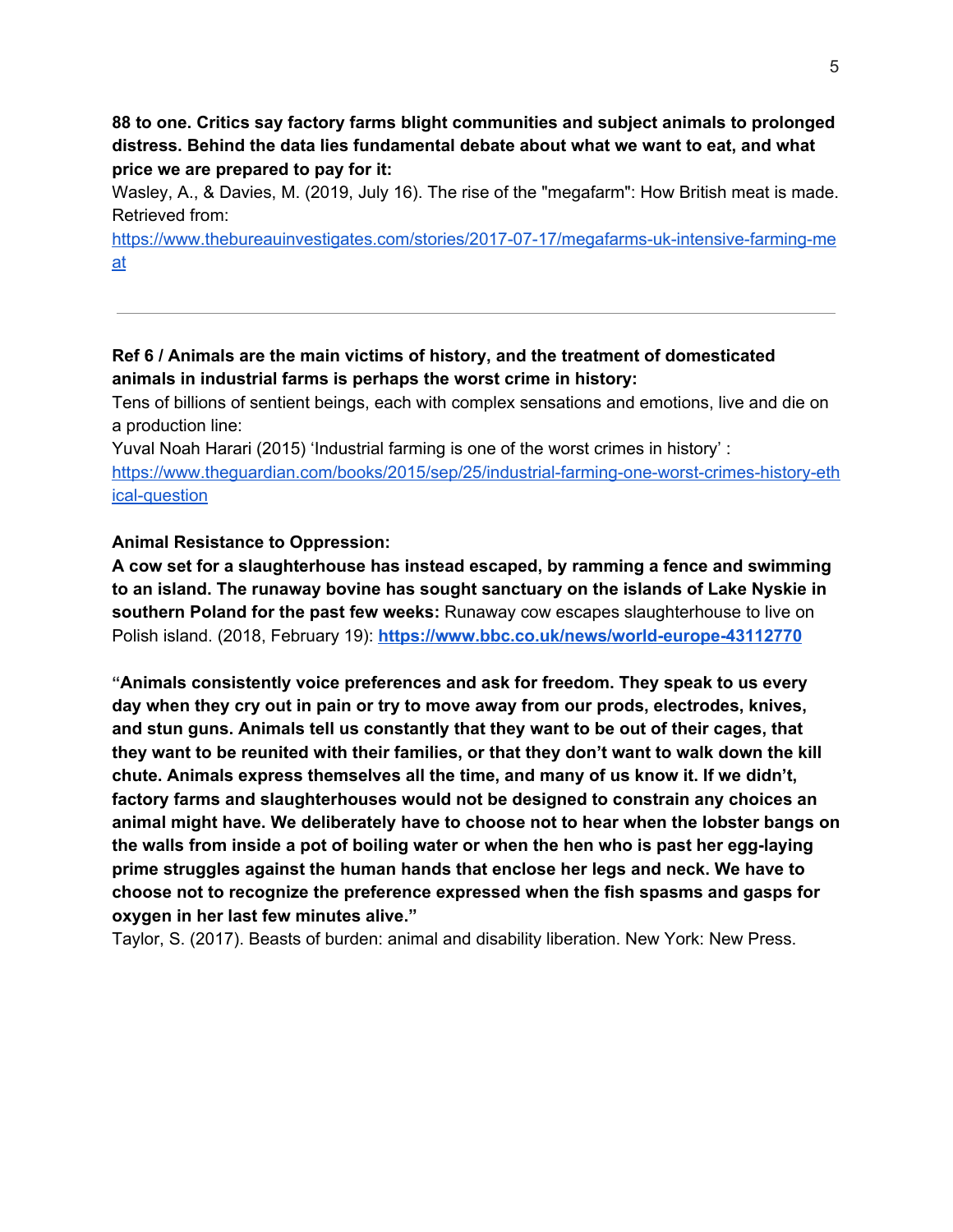#### **Ref 7 / The Problem with Farming Animals:**

**New research suggests that the livestock industry is responsible for at least 37 percent of all GHG emissions. This new number more than doubles the United Nations' latest estimate of 14.5 percent:**

Carter Nicholas, N. (2019, October 13). The Climate Crisis Secret. Retrieved from <https://sentientmedia.org/the-climate-crisis-secret/>

# **The End of Animal Farming- How Scientists, Entrepreneurs, and Activists Are Building an Animal-Free Food:**

Reese presents a practical vision of how technology and social change are creating a food system in which we no longer use animals to produce meat, dairy, or eggs. He places the issue of factory farming in the context of human progress and says that people are now aware of the giant environmental footprint of producing meat, and ethical problems with factory farms. It's becoming more practical to actually replace meat and dairy as food technology, and commercial infrastructure develop. He predicts all forms of animal farming will seem outdated and barbaric by 2100.

Jacy Reese (2018) Penguin Random House

<https://www.penguinrandomhouse.com/books/567165/the-end-of-animal-farming-by-jacy-reese/>

**Ref 8 / A report from the Intergovernmental Science-Policy Platform on Biodiversity and Ecosystems Services states that more than 33 percent of marine mammal species are now threatened with extinction:**

Media Release: Nature's Dangerous Decline 'Unprecedented'; Species Extinction Rates 'Accelerating'. (n.d.). Retrieved from

<https://www.ipbes.net/news/Media-Release-Global-Assessment>.

# **Overfishing presents a catastrophic threat to the health of the oceans. Over 90 per cent of predatory species like cod and tuna have already been caught. Fish are being killed faster than they can reproduce:**

Sustainable Fishing. (n.d.). Retrieved from <https://www.greenpeace.org.uk/challenges/sustainable-fishing/>

**60% of fisheries are fully exploited, 33% are over exploited, only 7% under exploited:** How many Fisheries are Overfished? (n.d.). Retrieved from <https://sustainablefisheries-uw.org/fact-check/how-many-fisheries-are-overfished/>

**Experts have predicted fishless oceans by 2048, but it's not too late to turn the tide:** Sea change: time to rethink eating fish writes @TheVeganSociety. (2019, February 11). Retrieved from

<https://theecologist.org/2019/feb/11/sea-change-time-rethink-eating-fish-writes-thevegansociety>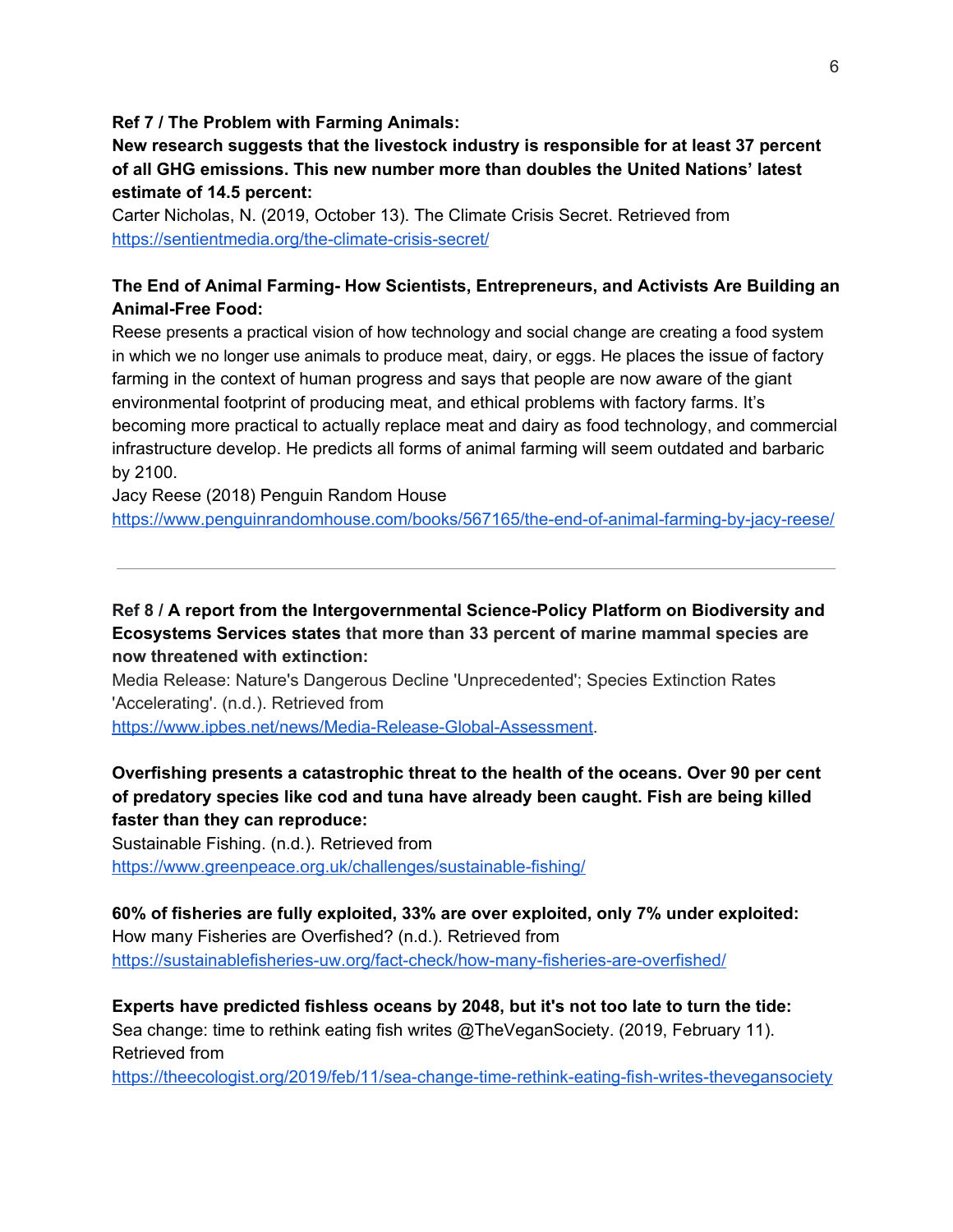**"The health of ecosystems on which we and all other species depend is deteriorating more rapidly than ever. We are eroding the very foundations of our economies, livelihoods, food security, health and quality of life worldwide." IPBES Chair, Sir Robert Watson:**

Media Release: Nature's Dangerous Decline 'Unprecedented'; Species Extinction Rates 'Accelerating'. (n.d.). Retrieved from

<https://www.ipbes.net/news/Media-Release-Global-Assessment>

**Ref 9 / Fishing communities can suffer profound deprivation. 61% of the ports are deprived (using the same measure, by contrast, only 25% of the UK is deprived overall):** Seafarers UK (2018) 'Fishing for a Future':

<https://www.seafarers.uk/wp-content/uploads/2018/01/Fishing-for-a-Future.pdf>

## **Exodus from coastal areas due to climate change:**

Environment Agency (2019) Draft National Flood and Coastal Erosion Risk Management Strategy for England. [Online] Environment Agency. Available at: [https://consult.environment-agency.gov.uk/fcrm/national-strategy-public/user\\_uploads/fcrm-strat](https://consult.environment-agency.gov.uk/fcrm/national-strategy-public/user_uploads/fcrm-strategy-draft-final-1-may-v0.13-as-accessible-as-possible.pdf) [egy-draft-final-1-may-v0.13-as-accessible-as-possible.pdf](https://consult.environment-agency.gov.uk/fcrm/national-strategy-public/user_uploads/fcrm-strategy-draft-final-1-may-v0.13-as-accessible-as-possible.pdf)

**Ref 10 / Industrial fishing means small-scale fishers are suffering.The way the UK government allocates fishing quotas plays a big part in this. Quotas have become concentrated in the hands of a small number of multi-million pound companies:**

Sustainable Fishing. (n.d.). Retrieved from

<https://www.greenpeace.org.uk/challenges/sustainable-fishing/>

**Ref 11 / Global meat and dairy production and consumption must be cut in half by 2050 to avoid dangerous climate change and keep the Paris climate agreement on track:** Greenpeace. (n.d.). Halve meat and dairy production to protect climate, nature and health. Retrieved from

[https://www.greenpeace.org/eu-unit/issues/nature-food/1100/halve-meat-and-dairy-production-t](https://www.greenpeace.org/eu-unit/issues/nature-food/1100/halve-meat-and-dairy-production-to-protect-climate-nature-and-health/) [o-protect-climate-nature-and-health/](https://www.greenpeace.org/eu-unit/issues/nature-food/1100/halve-meat-and-dairy-production-to-protect-climate-nature-and-health/)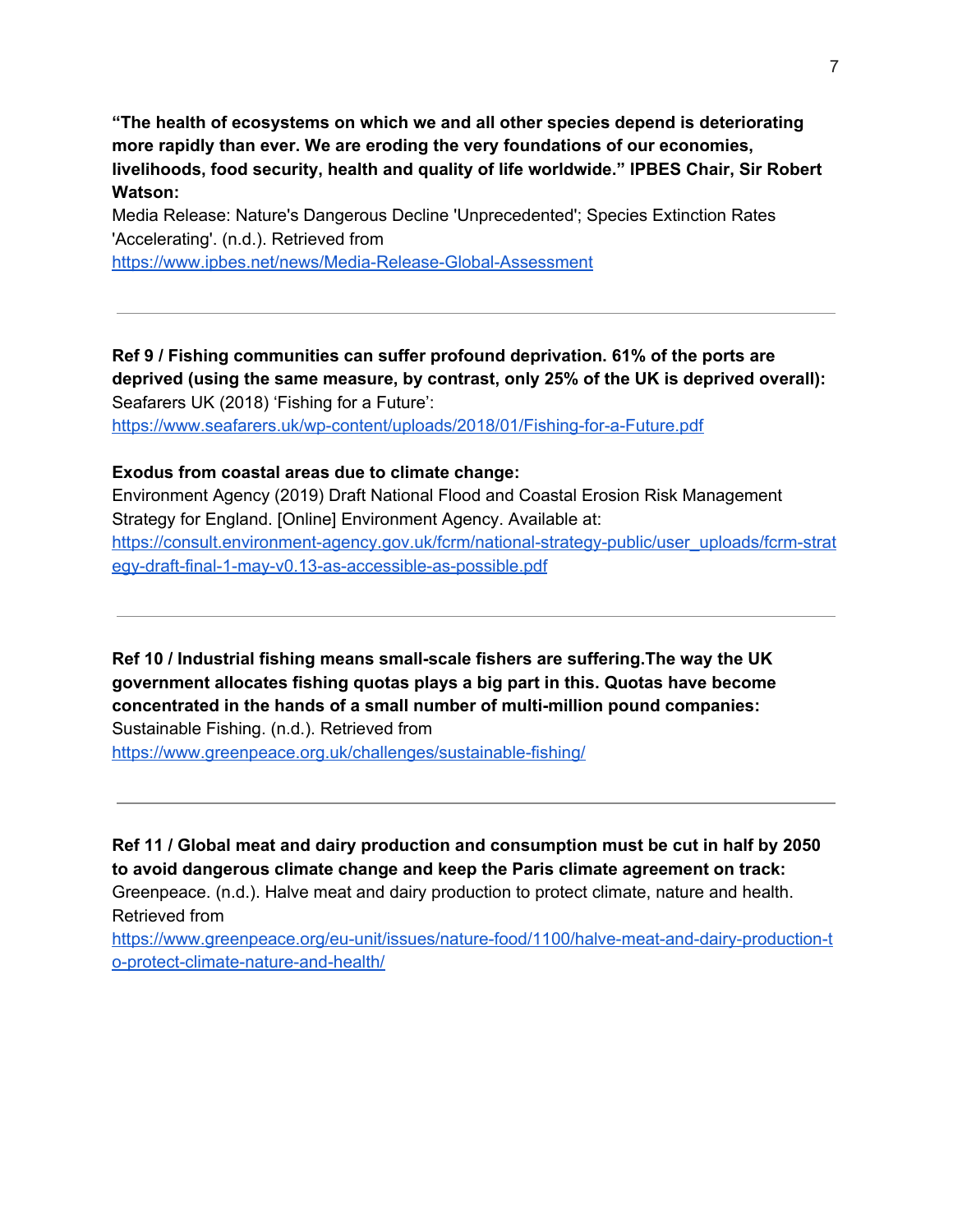#### **Ref 12 / Urgent action needed to support British beef sector:**

National Farmers Union. (n.d.). Urgent action needed to support British beef sector. Retrieved from

<https://www.nfuonline.com/news/latest-news/urgent-action-needed-to-support-british-beef-secto/>

### **Brexit and bad weather puts UK farmers at risk of suicide, say charities:**

Nazia [Parveen](https://www.theguardian.com/profile/nazia-parveen) - Parveen, N. (2019, March 3). Brexit and bad weather puts UK farmers at risk of suicide, say charities. Retrieved from [https://www.theguardian.com/environment/2019/mar/03/brexit-and-bad-weather-puts-uk-farmers](https://www.theguardian.com/environment/2019/mar/03/brexit-and-bad-weather-puts-uk-farmers-at-risk-of-suicide-say-charities) [-at-risk-of-suicide-say-charities](https://www.theguardian.com/environment/2019/mar/03/brexit-and-bad-weather-puts-uk-farmers-at-risk-of-suicide-say-charities)

## **The UK dairy industry is in crisis. Falling prices have forced many farmers out of business and left others in a desperate situation:**

Sustainablefoodtrust.org (2015). Explaining Britain's dairy crisis. Retrieved from <https://sustainablefoodtrust.org/articles/explaining-britains-dairy-crisis/>

## **Modern farmers in Britain are finding it hard to make a living, with 62% having to diversify alongside running a traditional working farm:**

How Britain's farmers are diversifying. (2019, February 26). Retrieved from <https://www.countryfile.com/how-to/outdoor-skills/how-britains-farmers-are-diversifying/>

# **The cash flow crisis in farming and its implications for the wider rural economy:**

The UK agricultural industry is experiencing its third year of declining farm gate prices. The decline in prices is likely to continue for most commodities in 2016 and potentially beyond. The worst affected sectors are cereals, milk and pigs where incomes are dropping sharply. The cash flow crisis in farming. (n.d.). Retrieved from

<https://www.princescountrysidefund.org.uk/research/the-cash-flow-crisis-in-farming>

# **Opportunities for future research and innovation on food and nutrition security and agriculture The InterAcademy Partnership's global perspective:**

Latest data from the United Nations indicate worrying trends in global food and nutrition security that must be tackled:

[http://www.interacademies.org/48898/Opportunities-for-future-research-and-innovation-on-food](http://www.interacademies.org/48898/Opportunities-for-future-research-and-innovation-on-food-and-nutrition-security-and-agriculture-The-InterAcademy-Partnerships-global-perspective)[and-nutrition-security-and-agriculture-The-InterAcademy-Partnerships-global-perspective](http://www.interacademies.org/48898/Opportunities-for-future-research-and-innovation-on-food-and-nutrition-security-and-agriculture-The-InterAcademy-Partnerships-global-perspective)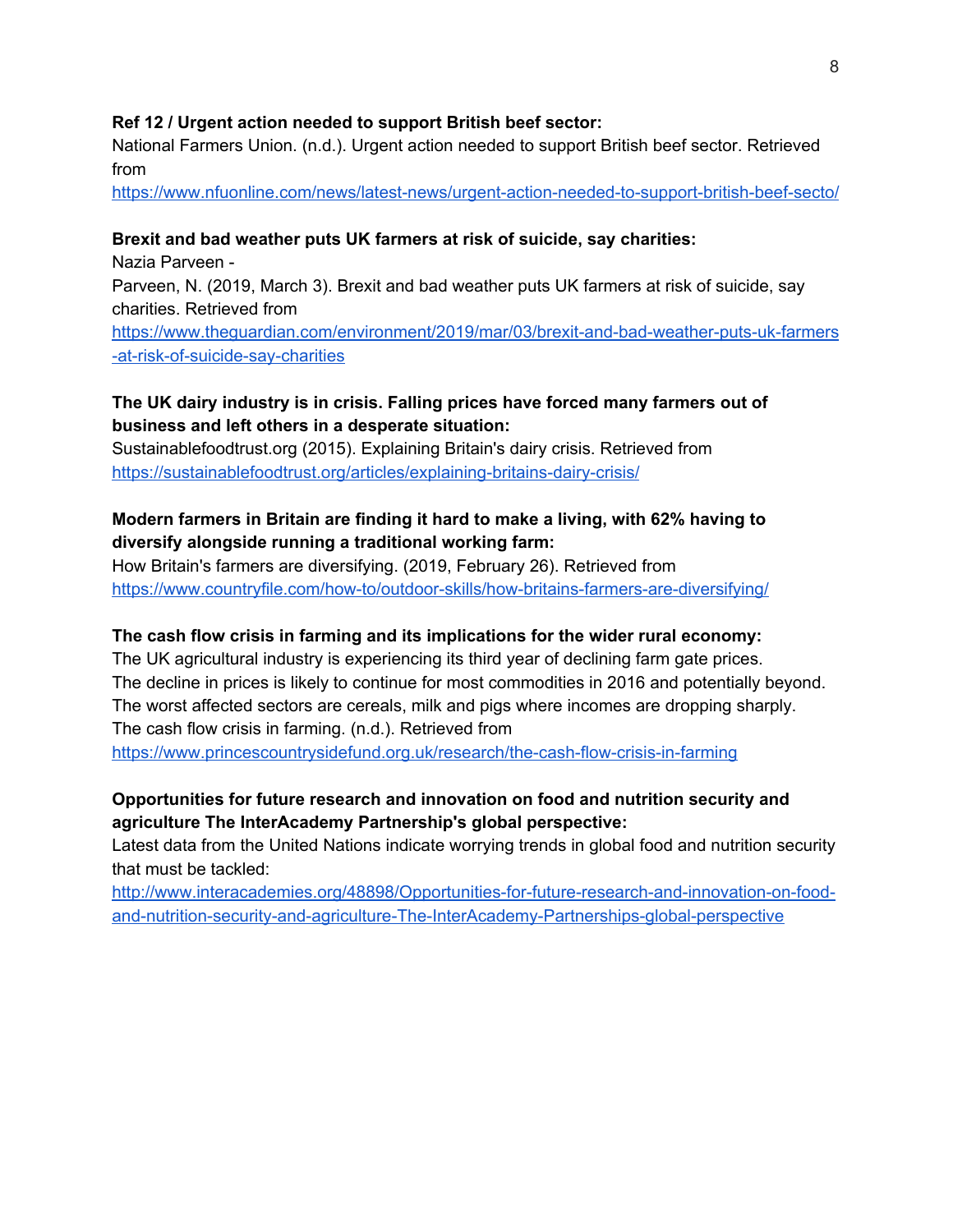## **Ref 13/ Meat consumption, health, and the environment: Global meat production is growing at an unsustainable pace:**

## <https://science.sciencemag.org/content/361/6399/eaam5324>

H. Charles J. Godfray Paul Aveyard Tara Garnett Jim W. Hall Timothy J. Key Jamie Lorimer Ray T. Pierrehumbert Peter Scarborough Marco Springmann Susan A. Jebb (July 2018)

## **Ref 14/ Options for keeping the food system within environmental limits:**

Springmann, M. et al. 2018- Nature Research:

The food system is a major driver of climate change, changes in land use, depletion of freshwater resources, and pollution of aquatic and terrestrial ecosystems through excessive nitrogen and phosphorus inputs. Here we show that between 2010 and 2050, as a result of expected changes in population and income levels, the environmental effects of the food system could increase by 50–90% in the absence of technological changes and dedicated mitigation measures, reaching levels that are beyond the planetary boundaries that define a safe operating space for humanity.

[https://www.researchgate.net/publication/328200342\\_Options\\_for\\_keeping\\_the\\_food\\_system\\_w](https://www.researchgate.net/publication/328200342_Options_for_keeping_the_food_system_within_environmental_limits) ithin environmental limit

**Ref 15 / Future food insecurity due to climate change risks societal breakdown, mass displacement and poverty and climate change is already affecting food security:** [https://www.ipcc.ch/site/assets/uploads/2019/08/2f.-Chapter-5\\_FINAL.pdf](https://www.ipcc.ch/site/assets/uploads/2019/08/2f.-Chapter-5_FINAL.pdf)

# **Ref 16 / The consumption of healthy, sustainable diets present major opportunities for reducing GHG emissions:**

Willets, W. et al. 2019. 'Food in the Anthropocene: the EAT–Lancet Commission on healthy diets from sustainable food systems'. The Lancet Commissions. Volume 393, Issue 10170, pages 447-492, 2 February, 2019**.** <https://www.thelancet.com/commissions/EAT>

Helen Harwatt (2019) **Including animal to plant protein shifts in climate change mitigation policy:** a proposed three-step strategy, Climate Policy, 19:5, 533-541, <https://www.tandfonline.com/doi/abs/10.1080/14693062.2018.1528965?journalCode=tcpo20>

Bryngelsson D, Wirsenius S, Hedenus F, Sonesson U. **How can the EU climate targets be met? A combined analysis of technological and demand-side changes in food and agriculture:** Food Policy 2016;59:152-64:

<https://www.sciencedirect.com/science/article/pii/S0306919216000129>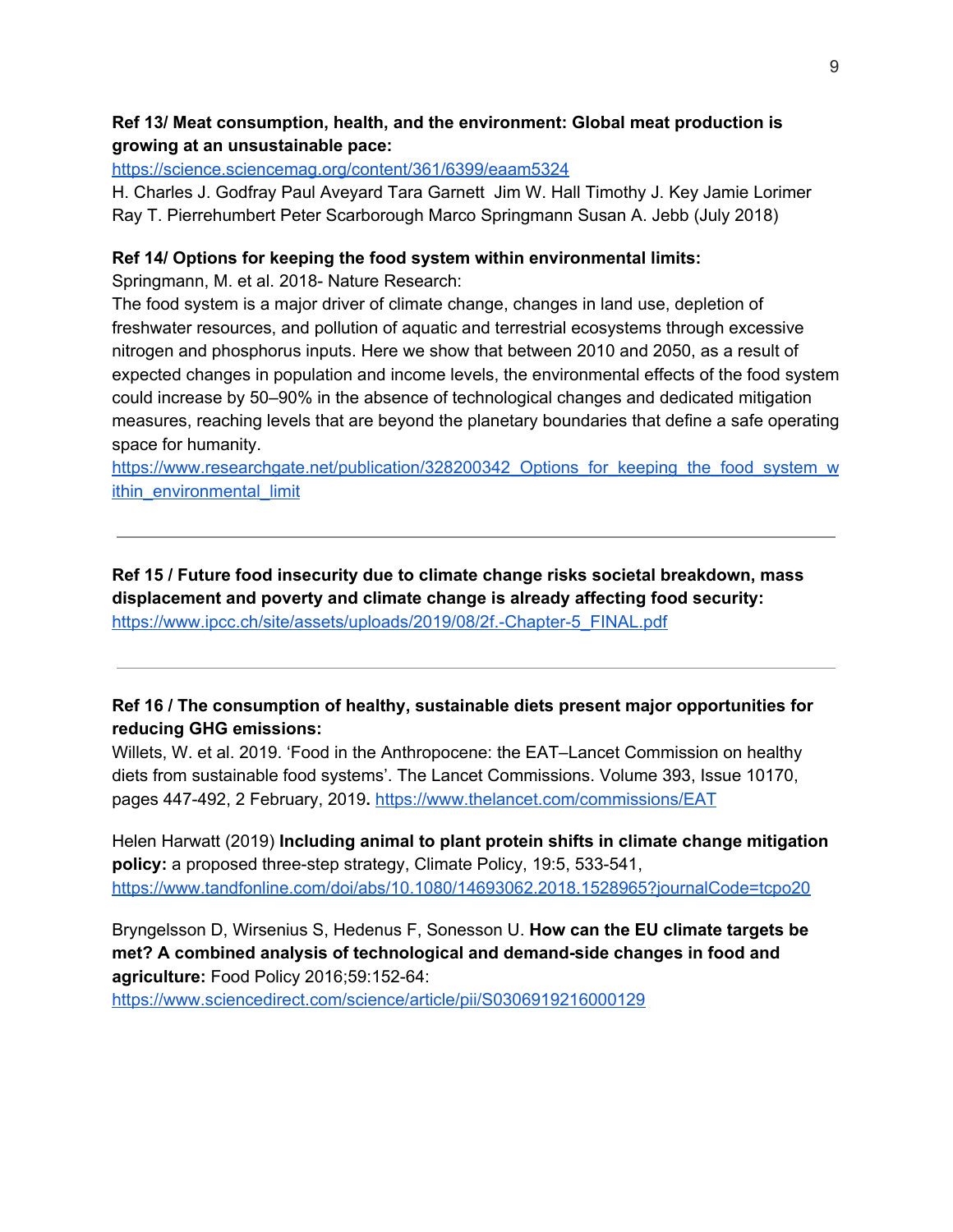**There is a strong case that livestock are already outside sustainable limits for GHG emissions, nutrient flows and genetic biodiversity loss. Given expected population and income growth, and the dietary transition involving higher livestock product consumption, the judgement is that this certainly pushes livestock outside feasible and acceptable boundaries:**

Key publications have been FAO´s Livestock's Long Shadow (2006)2 , and the assessments of nitrogen and phosphorus flows by Sutton et al. (2011)3 and van Dijk et al. (2015)4 . [http://www.risefoundation.eu/images/files/2018/2018\\_RISE\\_LIVESTOCK\\_FULL.pdf](http://www.risefoundation.eu/images/files/2018/2018_RISE_LIVESTOCK_FULL.pdf)

**The consumption of healthy, sustainable diets present major opportunities for reducing GHG emissions:** <https://www.ipcc.ch/report/srccl/>

**Avoiding meat, dairy, and eggs would reduce food-related greenhouse gas emissions by 70%:** Springmann, M. et al. 2018. 'Options for keeping the food system within environmental limits'. Nature. 562, pages 519-525 (2018). <https://www.nature.com/articles/s41586-018-0594-0>

Poore, J., & Nemecek, T. (2018). **Reducing food's environmental impacts through producers and consumers:** Science, 360(6392), 987–992. <https://science.sciencemag.org/content/360/6392/987>

## **Ref 17 / Animal Rebellion:**

Animal Rebellion was formed on June 2019 to demand a citizens' assembly that is given the power to legislate and act in an attempt to halt mass extinction and minimise the risk of social collapse. Animal Rebellion demands an end to the industries of animal agriculture and fishing, and to transition the UK to a sustainable and just plant-based food system by 2025. This will involve the provision of justice for farmed animals, to include recognition of their resistance to exploitation and their liberation from animal agriculture, fishing and other unjust practices.

## **Animal Rebllion's Demands:**

1. Tell the truth: Government must tell the truth by declaring a climate and ecological emergency, working with other institutions to communicate the urgency for change.

2. Act now: Government must act now to halt biodiversity loss and reduce greenhouse gas emissions to net zero by 2025.

3. Beyond politics: Government must create and be led by the decisions of a Citizens' Assembly on climate and ecological justice. **[www.animalrebellion.org](http://www.animalrebellion.org/)**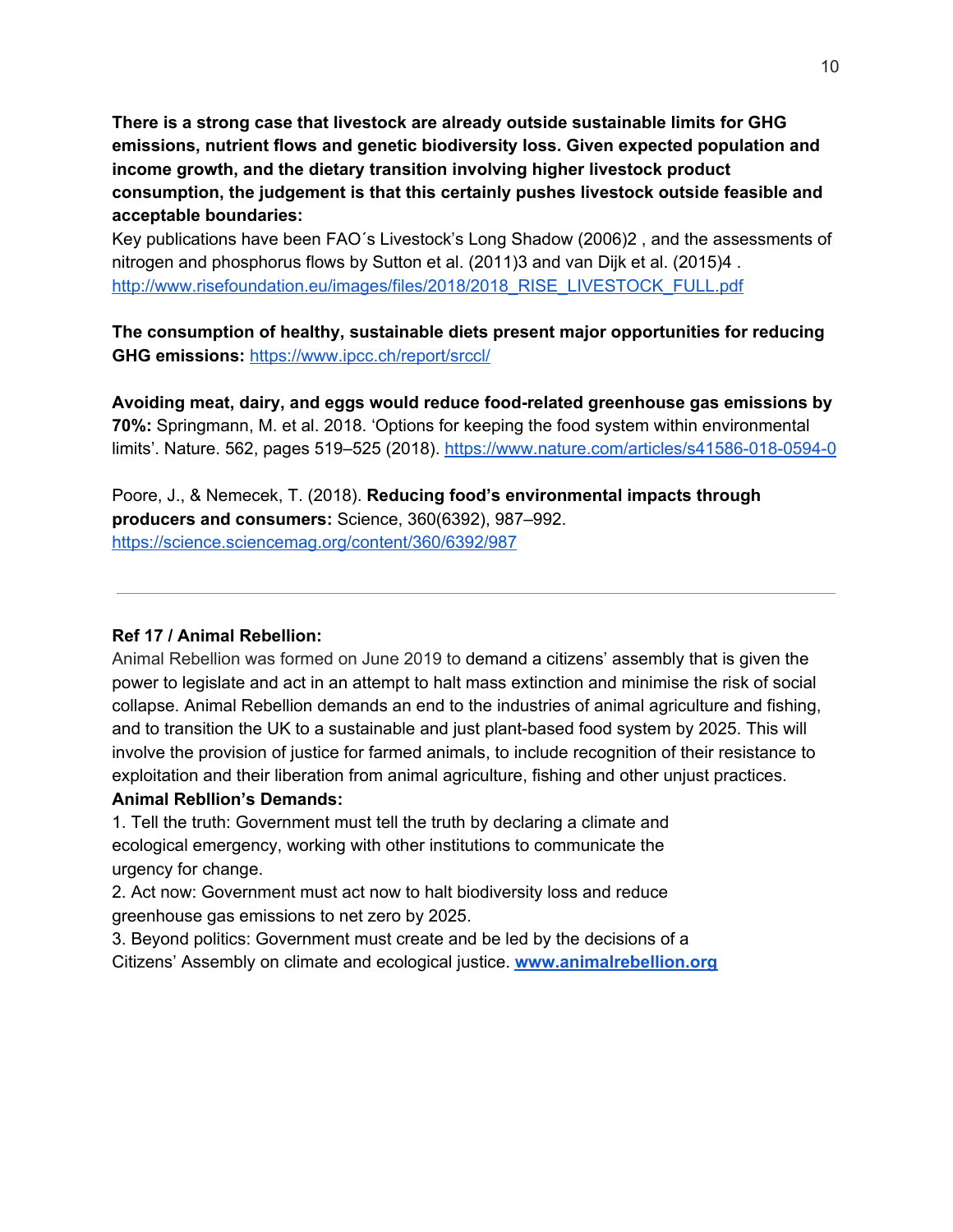**Ref 18 / In 2018 there were 600,000 vegans, or 1.16% of the population; 276,000 (0.46%) in 2016; and 150,000 (0.25%) in 2014:** Ipsos Mori survey, commissioned by The Vegan Society, 2018, and The Food & You surveys, organised by the Food Standards Agency (FSA) and the National Centre for Social Science Research (Natcen). <https://www.vegansociety.com/news/media/statistics>

# **A quarter of EU consumers expects to eat less meat in five years' time, mainly because of the concerns about the associated negative health effects:**

ING Bank (2017) 'The Protein Shift: will Europeans change their diet?': https://think.ing.com/uploads/reports/ING - The protein shift - will Europeans change their [diet.pdf](https://think.ing.com/uploads/reports/ING_-_The_protein_shift_-_will_Europeans_change_their_diet.pdf)

**Ref 19 / The UK plant based market worth £443m in 2018:**

http://www.publicsectorcatering.co.uk/sites/default/files/attachment/pages\_plant-based\_profits alpro and bb foodservice insight.final pages.pdf

**The UK market for meat-free foods was worth £572m in 2017:**

<https://www.bbc.co.uk/news/business-44488051>

**The power of the plant-based market in the UK is rocketing. Its value is predicted to reach £1.1bn in value by 2023, according to Mintel - while a new report from Barclays suggests the global market will grow more than tenfold to \$140bn within a decade:** [https://www.thegrocer.co.uk/power-list/plant-based-power-list-whos-driving-the-meat-free-revolu](https://www.thegrocer.co.uk/power-list/plant-based-power-list-whos-driving-the-meat-free-revolution/593700.article) [tion/593700.article](https://www.thegrocer.co.uk/power-list/plant-based-power-list-whos-driving-the-meat-free-revolution/593700.article)

**Greggs raised its profit guidance for the third time in 2019, boosted by demand for its vegan sausage rolls:**

[https://www.theguardian.com/business/2019/may/14/greggs-vegan-sausage-rolls-fuel-profit-boo](https://www.theguardian.com/business/2019/may/14/greggs-vegan-sausage-rolls-fuel-profit-boom) [m](https://www.theguardian.com/business/2019/may/14/greggs-vegan-sausage-rolls-fuel-profit-boom)

**With the rise in veganism and people increasingly choosing a plant-based lifestyle, more startups in the sector are mushrooming across the globe:**

[http://elitebusinessmagazine.co.uk/global/item/from-lab-grown-food-startups-to-3d-meat-the-veg](http://elitebusinessmagazine.co.uk/global/item/from-lab-grown-food-startups-to-3d-meat-the-vegan-industry-is-exploding-is-the-food-of-the-future) [an-industry-is-exploding-is-the-food-of-the-future](http://elitebusinessmagazine.co.uk/global/item/from-lab-grown-food-startups-to-3d-meat-the-vegan-industry-is-exploding-is-the-food-of-the-future)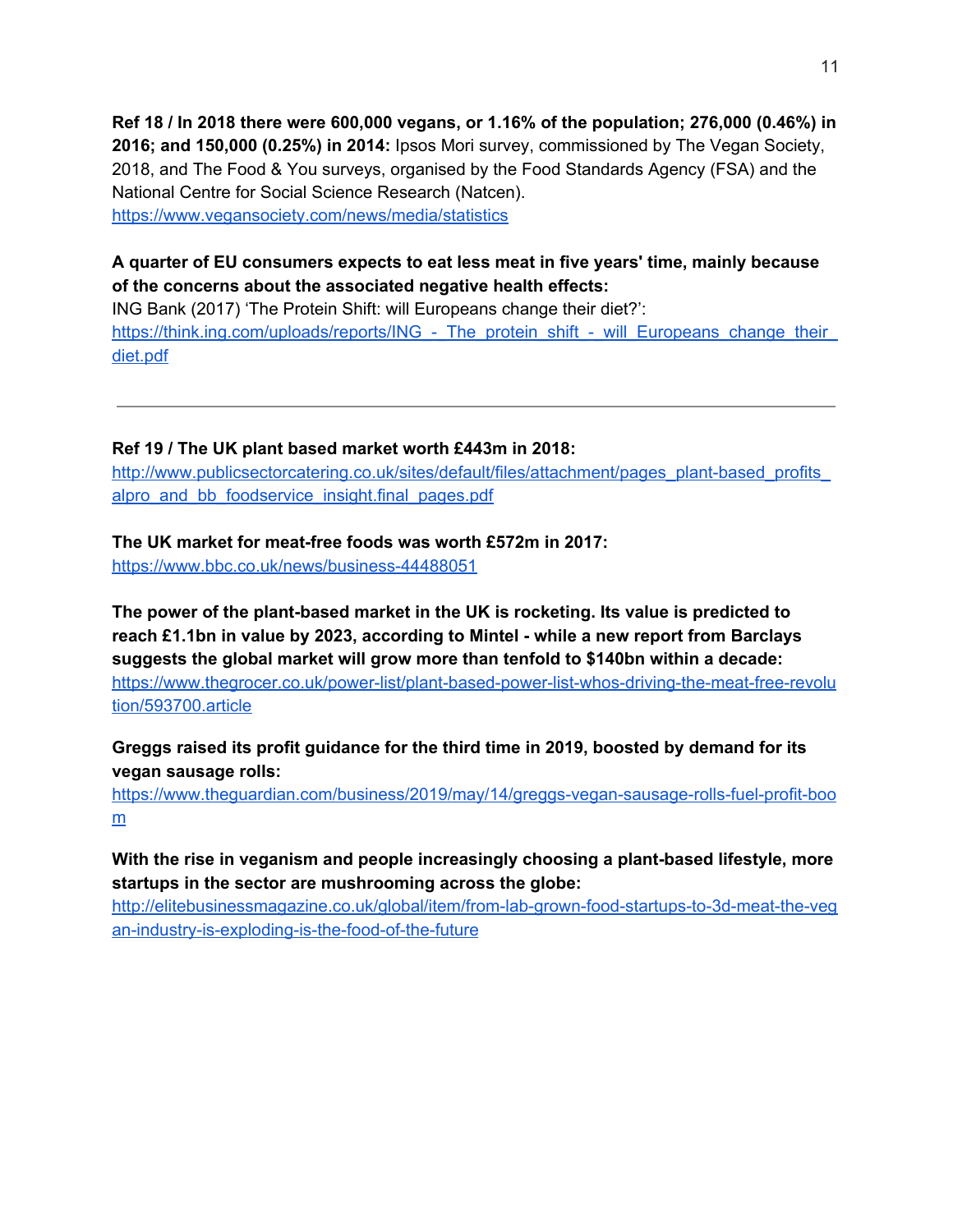**Beyond Meat substitute burger company's diverse team of tech, health, and chem experts want to make Beyond Meat products taste like the real thing:**

[https://www.fastcompany.com/90202590/exclusive-inside-beyond-meats-innovative-future-food](https://www.fastcompany.com/90202590/exclusive-inside-beyond-meats-innovative-future-food-lab)[lab](https://www.fastcompany.com/90202590/exclusive-inside-beyond-meats-innovative-future-food-lab)

**China signs a \$300m deal to purchase meat grown in a laboratory in a deal that could open a lucrative floodgate for vegan food manufacturers into the world's most populous country:**

[https://www.independent.co.uk/news/world/asia/china-israel-trade-deal-lab-grown-meat-veganis](https://www.independent.co.uk/news/world/asia/china-israel-trade-deal-lab-grown-meat-veganism-vegetarianism-a7950901.html) [m-vegetarianism-a7950901.html](https://www.independent.co.uk/news/world/asia/china-israel-trade-deal-lab-grown-meat-veganism-vegetarianism-a7950901.html) (September 2017)

**By 2040, 60% of meat we eat will not come from slaughtered animals, but will be either grown in vats or replaced by plant-based products that look and taste like meat: [https://www.atkearney.com/retail/article/?/a/how-will-cultured-meat-and-meat-alternatives](https://www.atkearney.com/retail/article/?/a/how-will-cultured-meat-and-meat-alternatives-disrupt-the-agricultural-and-food-industry) [-disrupt-the-agricultural-and-food-industry](https://www.atkearney.com/retail/article/?/a/how-will-cultured-meat-and-meat-alternatives-disrupt-the-agricultural-and-food-industry)**

### **Ref 20 / Heather Mill's Vegan Northern Powerhouse:**

Sandiford, J. (2019, September 13). Heather Mills launches UK 'vegan northern powerhouse'. Retrieved from

[https://www.theguardian.com/lifeandstyle/2019/sep/13/heather-mills-launches-uk-vegan-norther](https://www.theguardian.com/lifeandstyle/2019/sep/13/heather-mills-launches-uk-vegan-northern-powerhouse) [n-powerhouse](https://www.theguardian.com/lifeandstyle/2019/sep/13/heather-mills-launches-uk-vegan-northern-powerhouse)

## **Ref 21 / Vegan Startups to Watch:**

<https://techround.co.uk/startups/top-10-vegan-startups-to-watch/>

#### **Ten European Startups Serving the Vegan Community:**

<https://www.eu-startups.com/2019/09/10-european-startups-serving-the-vegan-community/>

# **Vegan Markets offer Ethical, Innovative and Sustainable Choice:**

<https://www.veganmarkets.co.uk/>

#### **Plant Based Food Association: has 161 company members:**

<https://plantbasedfoods.org/our-members/>

#### **Meat and dairy companies investing in plant-based alternatives:**

After Ditching Beyond Meat, Tyson Foods Announces Plant-based Brand Of Its Own Joe Fassler

[https://newfoodeconomy.org/after-backing-out-of-beyond-meat-tyson-foods-announces-a-new-p](https://newfoodeconomy.org/after-backing-out-of-beyond-meat-tyson-foods-announces-a-new-plant-based-brand-of-its-own/) [lant-based-brand-of-its-own](https://newfoodeconomy.org/after-backing-out-of-beyond-meat-tyson-foods-announces-a-new-plant-based-brand-of-its-own/)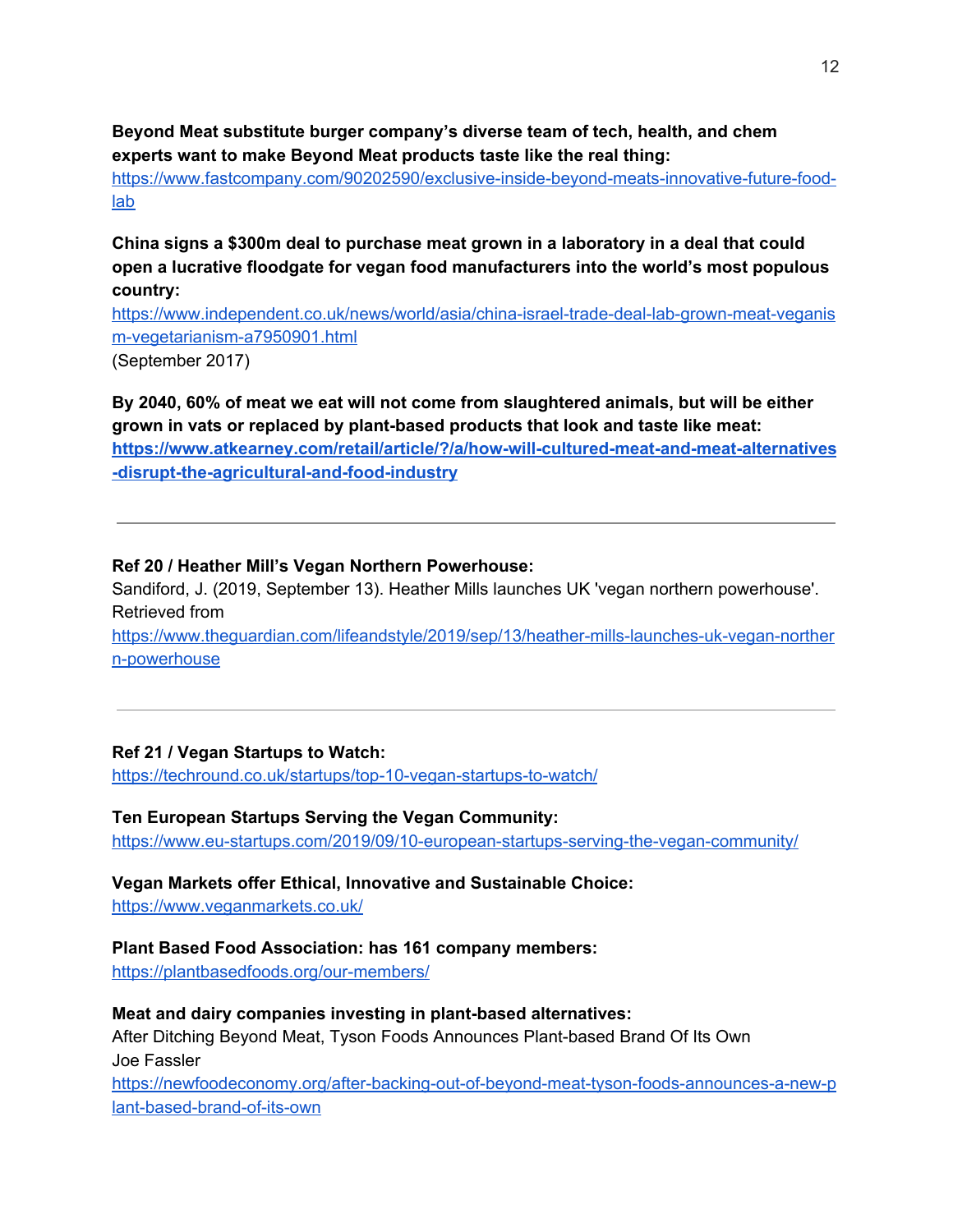**Multinational food giant Danone CEO Says Plant-Based Could Become as Big as Dairy in U.S:**

[https://www.bloomberg.com/news/articles/2019-05-08/danone-ceo-says-plant-based-could-beco](https://www.bloomberg.com/news/articles/2019-05-08/danone-ceo-says-plant-based-could-become-as-big-as-dairy-in-u-s) [me-as-big-as-dairy-in-u-s](https://www.bloomberg.com/news/articles/2019-05-08/danone-ceo-says-plant-based-could-become-as-big-as-dairy-in-u-s)

# **Ref 22 / £70 million paid to intensive, factory farms:**

Intensive Farmers Get £70m in Government Subsidies in Two Years Andrew Wasley-Alexandra Heal-Emma Snaith <https://www.thebureauinvestigates.com/stories/2018-12-28/intensive-farms-get-70m-subsidies>

# **55% of total income in the farming sector comes from unsustainable subsidies:**

Financial Times. (2016). Many British farms not viable without EU support, says NFU. Financial Times. <https://www.ft.com/content/2bcfea78-fffb-11e5-99cb-83242733f755>

# **\$1,000,000 a minute; the farming subsidies destroying the world:**

<https://www.foodandlandusecoalition.org/global-report>

# **Ref 23 / Farms grazing livestock rely on subsidies for 90% of profits while the figure is only 10% for fruit farms:**

Abboud, L. (2018, October 7). UK farmers prepare for overhaul to farm subsidies after Brexit. Retrieved from <https://www.ft.com/content/db2a28e2-c175-11e8-95b1-d36dfef1b89a>

# **Ref 24 / Urgent action needed to support British beef sector:**

National Farmers Union. (n.d.). Urgent action needed to support British beef sector. Retrieved from

<https://www.nfuonline.com/news/latest-news/urgent-action-needed-to-support-british-beef-secto/>

# **The UK dairy industry is in crisis. Falling prices have forced many farmers out of business and left others in a desperate situation:**

Sustainablefoodtrust.org (2015). Explaining Britain's dairy crisis. Retrieved from <https://sustainablefoodtrust.org/articles/explaining-britains-dairy-crisis/>

# **Ref 25 / UK farm productivity is falling behind international competitors:**

Agriculture and Horticulture Development Board (2018) Driving Productivity Growth Together. [Online] AHDB. Available at: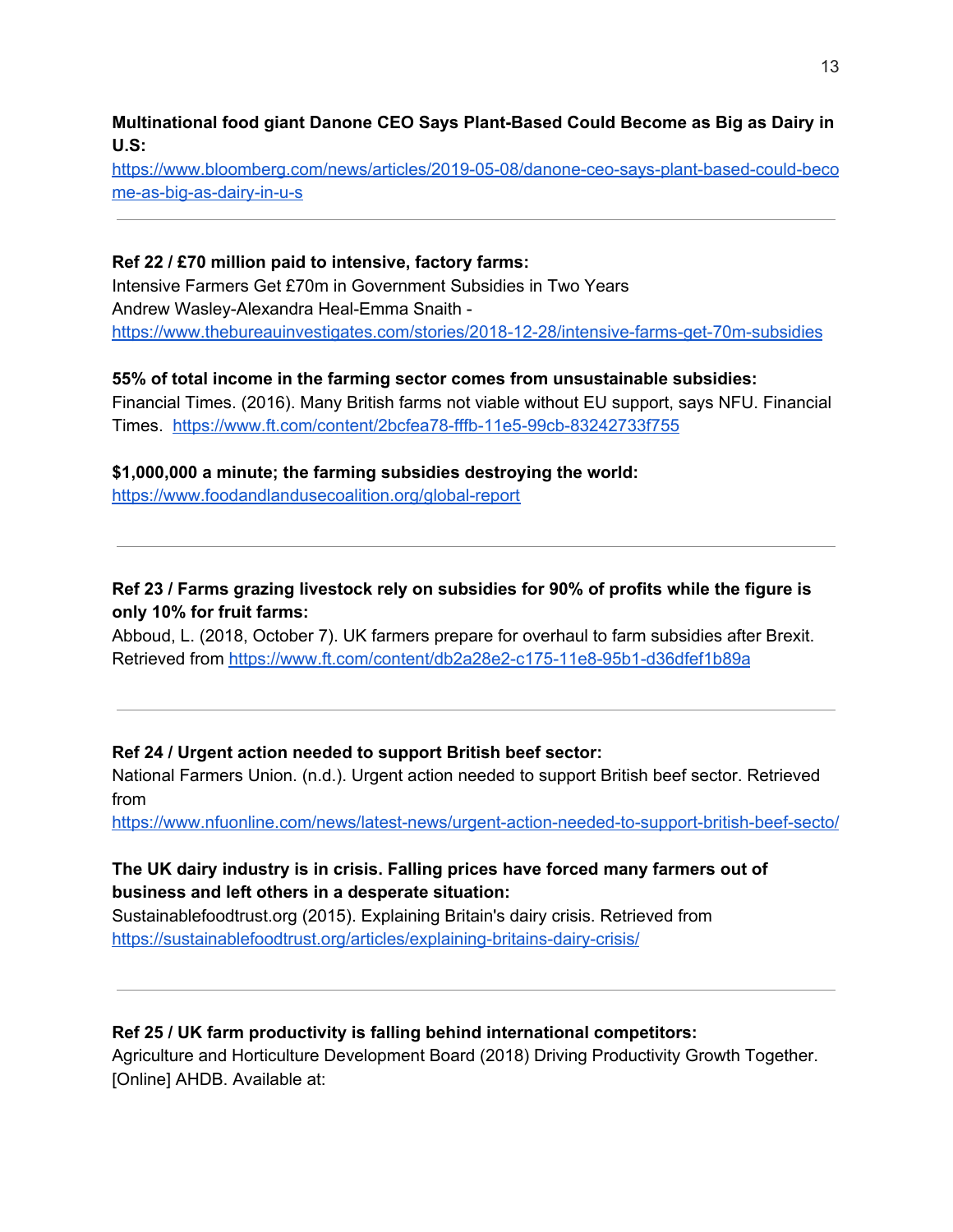[https://projectblue.blob.core.windows.net/media/Default/Market%20Insight/Horizon\\_Driving%20](https://projectblue.blob.core.windows.net/media/Default/Market%20Insight/Horizon_Driving%20Productivity_Jan2018.pdf) [Productivity\\_Jan2018.pdf](https://projectblue.blob.core.windows.net/media/Default/Market%20Insight/Horizon_Driving%20Productivity_Jan2018.pdf)

**Brexit and the loss of these subsidies threatens farming sector:** Brexit: Eu Subsidy Loss 'Could Wipe Out Farms' David Rhodes-Hugo Barbieux - <https://www.bbc.co.uk/news/uk-england-48880939>

# Springmann M, Freund F. **The impacts of Brexit on agricultural trade, food consumption, and diet-related mortality in the UK**:

Oxford Martin School Working Paper. 22 October 2018: [https://www.oxfordmartin.ox.ac.uk/downloads/academic/201810\\_Springmann\\_Freund\\_Brexit\\_W](https://www.oxfordmartin.ox.ac.uk/downloads/academic/201810_Springmann_Freund_Brexit_WP.pdf) [P.pdf](https://www.oxfordmartin.ox.ac.uk/downloads/academic/201810_Springmann_Freund_Brexit_WP.pdf)

# **Ref 26 / The Vegan Society's Grow Green Campaign:**

The Vegan Society's Grow Green campaign: solutions for the farm of the future. (n.d.). Retrieved from <https://www.vegansociety.com/take-action/campaigns/grow-green>.

# **UK 10 year transition plan to a plant-based agricultural system:**

Harwatt, H. and Hayek, M. 2019. Eating away at climate change with negative emissions: Repurposing UK agricultural land to meet climate goals. Boston: Harvard Law School [https://animal.law.harvard.edu/wp-content/uploads/Eating-Away-at-Climate-Change-with-Negati](https://animal.law.harvard.edu/wp-content/uploads/Eating-Away-at-Climate-Change-with-Negative-Emissions%E2%80%93%E2%80%93Harwatt-Hayek.pdf) [ve-Emissions%E2%80%93%E2%80%93Harwatt-Hayek.pdf](https://animal.law.harvard.edu/wp-content/uploads/Eating-Away-at-Climate-Change-with-Negative-Emissions%E2%80%93%E2%80%93Harwatt-Hayek.pdf)

Royal Society for the encouragement of Arts, Manufactures and Commerce (2019) 'Our Future in the Land'. London.

<https://www.thersa.org/globalassets/reports/rsa-ffcc-our-future-in-the-land.pdf>

# **Ref 27 / Tolhurst Organic Farm**

Tolhurst Organic. (2019, September 27). Home. Retrieved from <https://www.tolhurstorganic.co.uk/>

**Ref 28 / Whilst it is often claimed that the UK has the highest standards of animal welfare world-wide, around 70% of the UK's farm animals are kept in factory farms every year:** Interactive map exposes UK factory farming hotspots. (n.d.). Retrieved from <https://www.ciwf.org.uk/news/2017/07/interactive-map-exposes-uk-factory-farming-hotspots>.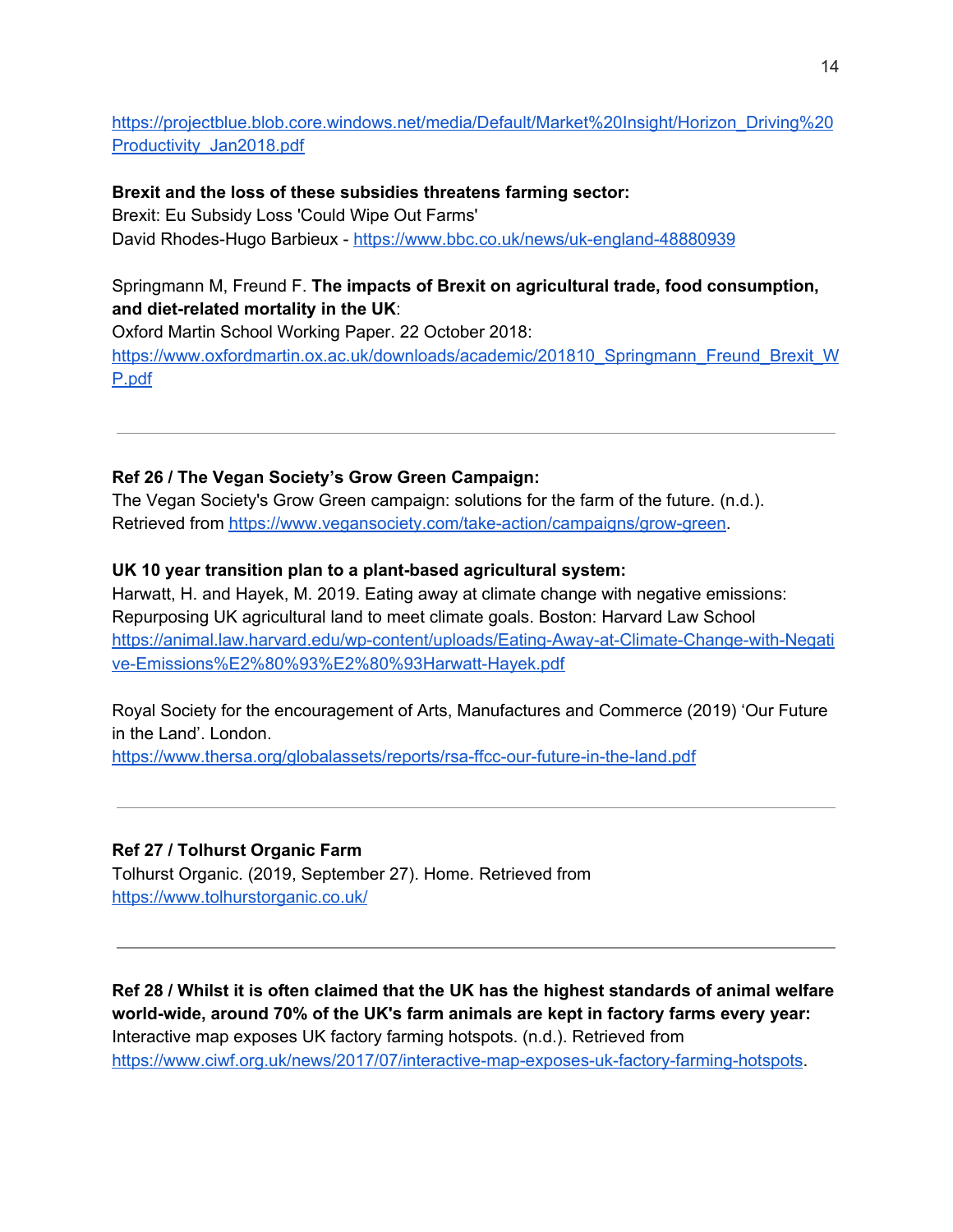### **Intensive farming; The Reality: A Viva Investigation:**

In Britain, most [chickens](http://www.viva.org.uk/what-we-do/our-work/chickens-meat), [ducks](http://www.viva.org.uk/what-we-do/our-work/ducks) and [turkeys](http://www.viva.org.uk/what-we-do/our-work/turkeys) are factory farmed in massive industrial sheds. Very few ever go outside and are killed at just weeks or months old. Millions of male chicks are gassed or thrown alive into electric [mincers](http://www.viva.org.uk/resources/video-library/hatchery-investigation) because they can't lay eggs. The majority of sows in Britain are [confined](http://www.piggles.org.uk/farrowing2.php) to crates so small they can't even turn around for five weeks at a time. Most of their baby piglets are painfully mutilated without [anaesthetic](http://www.piggles.org.uk/scandalofbritain.php). [Dairy](https://www.scarydairy.org.uk/) cows suffer the dual burden of being pregnant and milked – as well as having her baby taken away from her year on year so people can drink her milk. If her baby is the wrong sex to produce milk then the chances are he will be shot in the [head](https://scarydairy.org.uk/campaigns/cadbury-investigation) at a few days old. His mother will be sent to the slaughterhouse at around 5 years old as soon as she is no longer profitable.

Anonymous. (2019, July 9). Cruel Britannia: Life and Death on UK Factory Farms. Retrieved from <https://www.viva.org.uk/what-we-do/cruel-britannia-life-and-death-uk-factory-farms>.

# **Ref 29 / Nearly every county in England has at least one industrial-scale livestock farm, with close to 800 US-style mega farms operating across the UK:**

Harvey, F., Wasley, A., & Davies, M. (2017, July 17). UK has nearly 800 livestock mega farms, investigation reveals. Retrieved from

[https://www.theguardian.com/environment/2017/jul/17/uk-has-nearly-800-livestock-mega-farms-i](https://www.theguardian.com/environment/2017/jul/17/uk-has-nearly-800-livestock-mega-farms-investigation-reveals) [nvestigation-reveals](https://www.theguardian.com/environment/2017/jul/17/uk-has-nearly-800-livestock-mega-farms-investigation-reveals)

## **Ref 30 / The Rise of the Mega Farm- How British Meat is Made:**

There are 1,700 intensive poultry and pig farms licensed by the Environment Agency in the UK. The biggest house more than a million chickens, 20,000 pigs or 2,000 dairy cows and subject animals to prolonged distress and push out small producers.

Wasley, A., & Davies, M. (2019, July 16). The rise of the "megafarm": How British meat is made. Retrieved from

[https://www.thebureauinvestigates.com/stories/2017-07-17/megafarms-uk-intensive-farming-me](https://www.thebureauinvestigates.com/stories/2017-07-17/megafarms-uk-intensive-farming-meat) [at](https://www.thebureauinvestigates.com/stories/2017-07-17/megafarms-uk-intensive-farming-meat).

**Ref 31 / Billions of pounds invested in agricultural research over recent decades has failed to transform the profitability, productivity or environmental impact of farming in the UK:** AHDB (2018) Driving productivity growth together. Op cit. Also see: Nature Friendly Farming Network (2018) The future of farming in the UK. [Online]. NFFN. Available at: <http://www.nffn.org.uk/wp-content/uploads/2018/01/NFFN-Report-FINAL-NXPowerLite-Copy.pdf>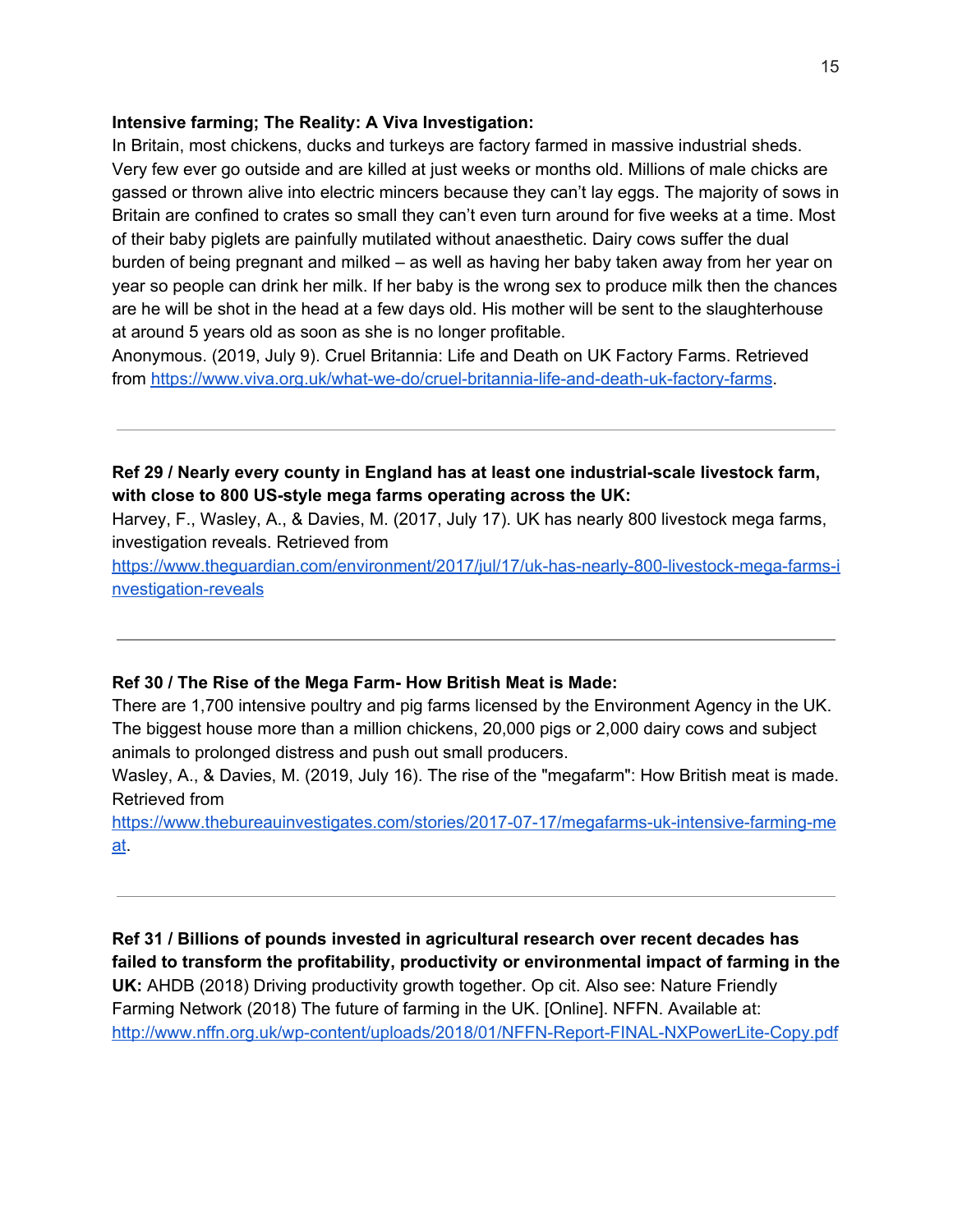## **Evidence for agroecology:**

IDDRI (2019) Ten Years for Agroecology in Europe. [Online] Available at[:https://www.soilassociation.org/media/18074/iddri-study-tyfa.pdf](https://www.soilassociation.org/media/18074/iddri-study-tyfa.pdf)

## **The End of Animal Farming- How Scientists, Entrepreneurs, and Activists Are Building an Animal-Free Food:**

Reese contextualizes how factory farming is increasingly becoming a moral issue, as legislators, organizations, and the public push for more humane treatment of animals. Other issues such as animal agriculture's sustainability, will push us towards the end of factory farming. "Animals are terribly inefficient at producing food; it takes around ten calories of plant-based food to produce one calorie of animal-based food. This means we're wasting billions of dollars and vast natural resources on animal agriculture. Given that we can produce meat, dairy, and eggs without animals—either via plants or cell culture—it seems very likely that humanity will transition to an animal-free food system, even if it's just for the benefit of humans." **Jacy Reese (2018) Penguin Random House**

<https://www.penguinrandomhouse.com/books/567165/the-end-of-animal-farming-by-jacy-reese/>

### **Ref 32 / Household food insecurity is rising:**

Environmental Audit Committee (2019) Sustainable Development Goals in the UK follow up: hunger, malnutrition and food insecurity in the UK. [Online] January. Available at[:https://publications.parliament.uk/pa/cm201719/cmselect/cmenvaud/1491/149105.htm](https://publications.parliament.uk/pa/cm201719/cmselect/cmenvaud/1491/149105.htm)

# **Ref 33 / January 2019, the Environmental Audit Committee published their latest [report](https://www.parliament.uk/business/committees/committees-a-z/commons-select/environmental-audit-committee/inquiries/parliament-2017/sustainable-development-goals-follow-up-17-19/) on the Sustainable Development Goals in the UK follow-up: Hunger, malnutrition and food insecurity in the UK:**

Food insecurity is significant and growing in the UK, with levels among the worst in Europe, especially for children.

[https://www.parliament.uk/business/committees/committees-a-z/commons-select/environmental](https://www.parliament.uk/business/committees/committees-a-z/commons-select/environmental-audit-committee/inquiries/parliament-2017/sustainable-development-goals-follow-up-17-19/) [-audit-committee/inquiries/parliament-2017/sustainable-development-goals-follow-up-17-19/](https://www.parliament.uk/business/committees/committees-a-z/commons-select/environmental-audit-committee/inquiries/parliament-2017/sustainable-development-goals-follow-up-17-19/)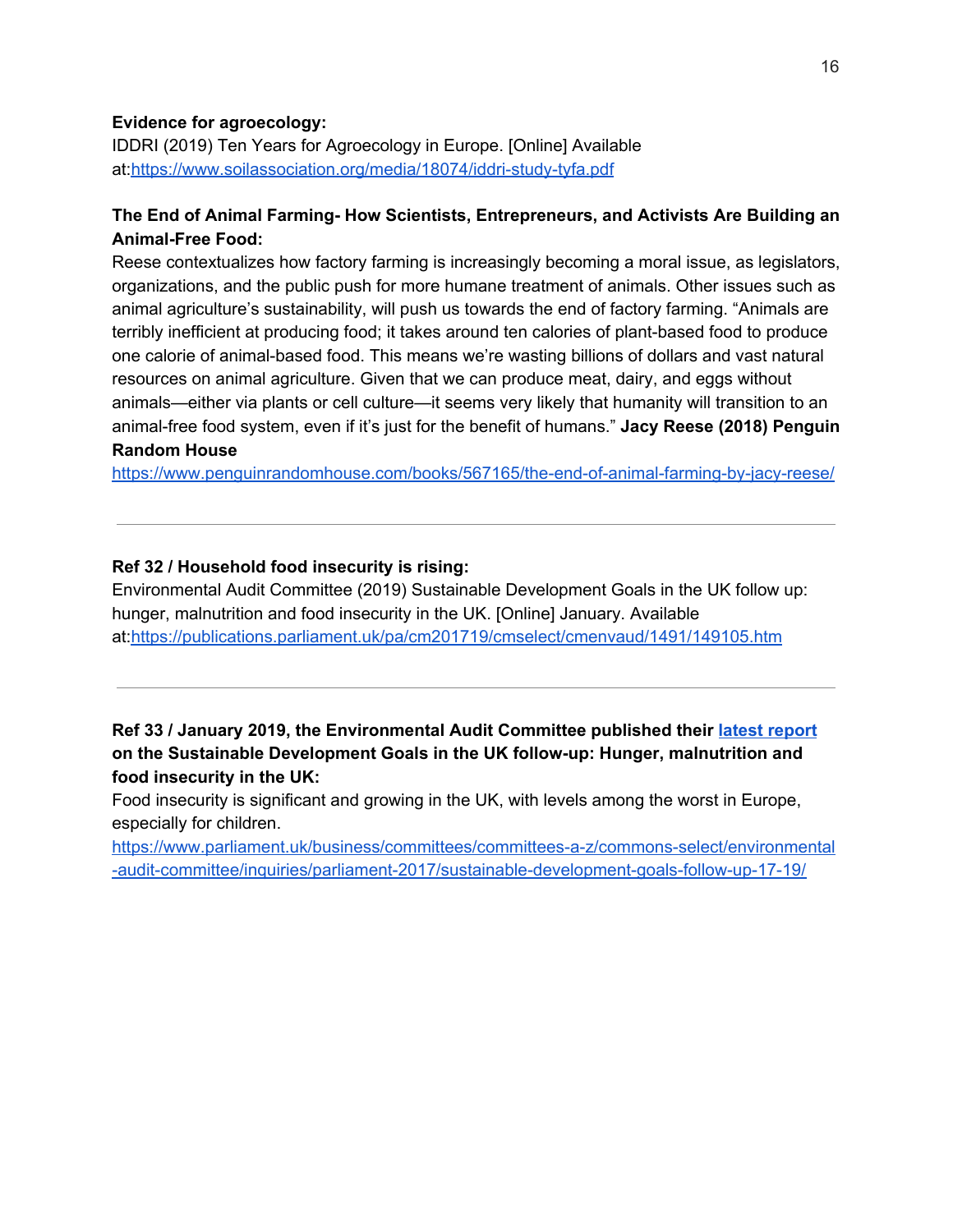**Ref 34 / We Already Grow Enough Food for 10 Billion People … and Still Can't End Hunger:**

https://www.researchgate.net/publication/241746569 We Already Grow Enough Food for 10 [\\_Billion\\_People\\_and\\_Still\\_Can't\\_End\\_Hunger/citation/download](https://www.researchgate.net/publication/241746569_We_Already_Grow_Enough_Food_for_10_Billion_People_and_Still_Can)

# **According to the United Nations Environment Programme, the calories that are lost by feeding soy, vegetables, and grains to animals instead of using them directly as human food, could feed an additional 3.5 billion people:**

<http://www.globalagriculture.org/report-topics/meat-and-animal-feed.html>

**Ref 35 / Food Statistics in your pocket 2017 - Global and UK supply:** Updated 9 October 2018 [https://www.gov.uk/government/publications/food-statistics-pocketbook-2017/food-statistics-in-y](https://www.gov.uk/government/publications/food-statistics-pocketbook-2017/food-statistics-in-your-pocket-2017-global-and-uk-supply) [our-pocket-2017-global-and-uk-supply](https://www.gov.uk/government/publications/food-statistics-pocketbook-2017/food-statistics-in-your-pocket-2017-global-and-uk-supply)

# **Ref 36 / National self-sufficiency would result in a CO2 reduction of 3,236 million tonnes or 9 years of current UK emissions:**

Harwatt, H. and Hayek, M. 2019. Eating away at climate change with negative emissions: Repurposing UK agricultural land to meet climate goals. pg 1 Boston: Harvard Law School [https://animal.law.harvard.edu/wp-content/uploads/Eating-Away-at-Climate-Change-with-Negati](https://animal.law.harvard.edu/wp-content/uploads/Eating-Away-at-Climate-Change-with-Negative-Emissions%E2%80%93%E2%80%93Harwatt-Hayek.pdf) [ve-Emissions%E2%80%93%E2%80%93Harwatt-Hayek.pdf](https://animal.law.harvard.edu/wp-content/uploads/Eating-Away-at-Climate-Change-with-Negative-Emissions%E2%80%93%E2%80%93Harwatt-Hayek.pdf)

# **Ref 37 / According to Greenpeace, animal agriculture is the leading cause of Amazon Rainforest destruction.**

<http://www.greenpeace.org/international/en/news/features/cattle-mapping/>

# **Yale University -80% of Amazon Rainforest destruction is caused by animal agriculture.** <http://globalforestatlas.yale.edu/amazon/land-use/cattle-ranching>

# **Ref 38 / A high consumption of red and processed meat represent the second biggest risk factor for mortality in the UK**:

Springmann M, Mason-D'Croz D, Robinson S, et al. Health-motivated taxes on red and processed meat: A modelling study on optimal tax levels and associated health impacts. PLoS One. 2018;13(11):e0204139. Published 2018 Nov 6.

<https://www.ncbi.nlm.nih.gov/pmc/articles/PMC6219766/>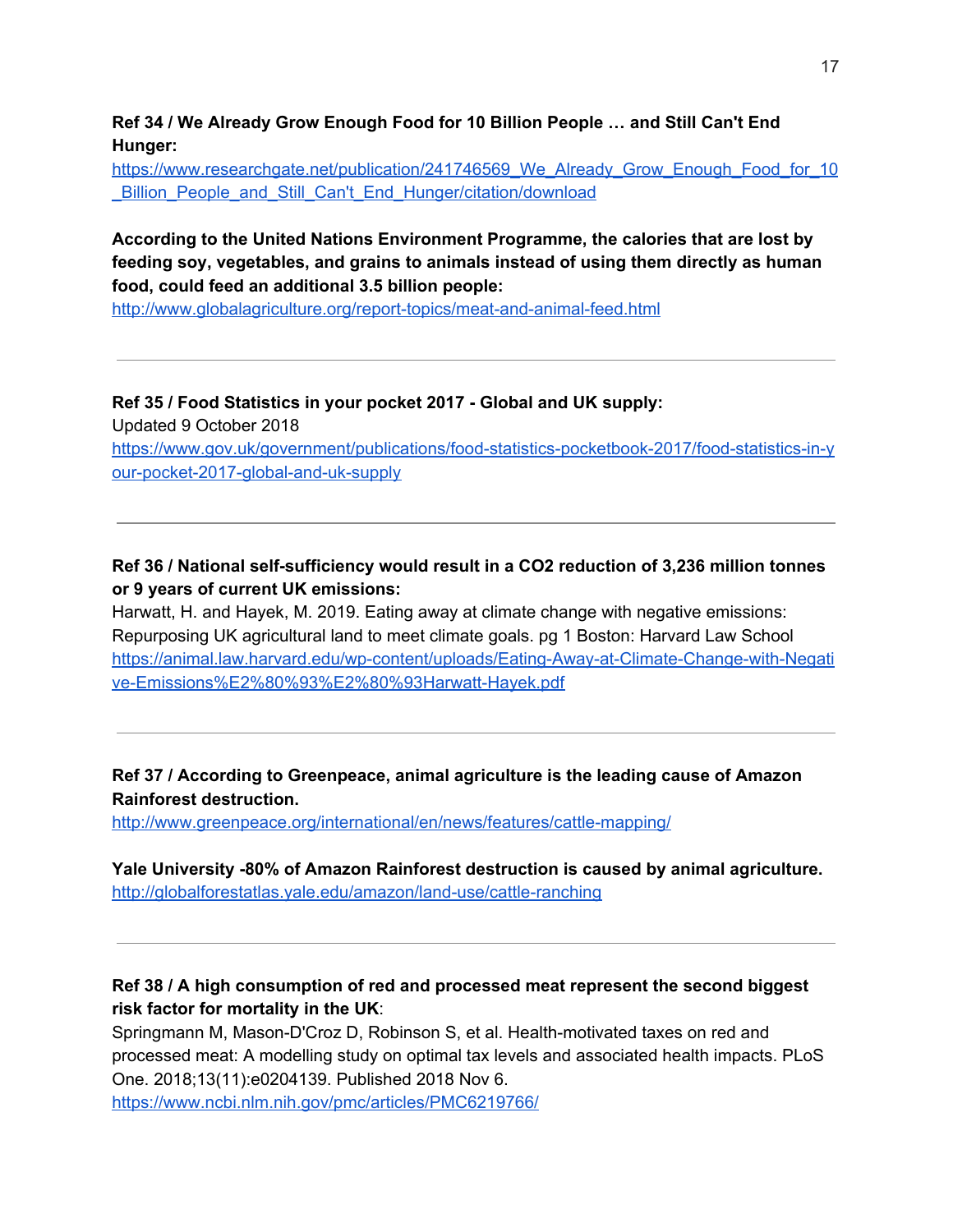**Ref 39 / Vegan diets could prevent 8.1 million deaths per year:** ~National Academy of Sciences. First published March 21, 2016 Marco Springmann, H. Charles J. Godfray, Mike Rayner, and Peter Scarborough [http://www.ox.ac.uk/news/2016-03-22-veggie-based-diets-could-save-8-million-lives-2050-and-c](http://www.ox.ac.uk/news/2016-03-22-veggie-based-diets-could-save-8-million-lives-2050-and-cut-global-warming) [ut-global-warming](http://www.ox.ac.uk/news/2016-03-22-veggie-based-diets-could-save-8-million-lives-2050-and-cut-global-warming)

**American Dietetic Association states that appropriately planned vegetarian diets, including total vegetarian or vegan diets, are healthful, nutritionally adequate, and may provide health benefits in the prevention and treatment of certain diseases:** <https://www.ncbi.nlm.nih.gov/pubmed/19562864>

**A study out of Loma Linda University reported that vegans have lower rates of cancer than both meat-eaters and vegetarians. Vegan women, for example, had 34% lower rates of female-specific cancers such as breast, cervical, and ovarian cancer:** <https://www.ncbi.nlm.nih.gov/pubmed/23169929>

**Vegan diets can reverse diabetes much better than diets created by the American Diabetes Association ~ ABA Diabetes Care:** <http://care.diabetesjournals.org/content/29/8/1777>

**Vegans have a 78% lower risk of diabetes and a 75% lower risk of hypertension:** ~ National Centre for Biotechnology Information <https://www.ncbi.nlm.nih.gov/pmc/articles/PMC4073139>

**Vegan diets can reduce inflammation much more than diets created by the American Heart Association:** American Heart Association, November 2018 <https://www.ahajournals.org/doi/10.1161/JAHA.118.011367>

**Vegans are the only dietary group with a normal BMI range, according to a peer-reviewed study published by the American Diabetes Association:** ~ National Centre for Biotechnology Information <https://www.ncbi.nlm.nih.gov/pubmed/19351712>

**According to a peer-reviewed study published in the British Medical Journal, red meat consumption increased the rate of dying from cancer, heart disease, respiratory disease, stroke, diabetes, infections, kidney disease and liver disease:**

~ British Medical Journal

<https://www.bmj.com/content/357/bmj.j1957>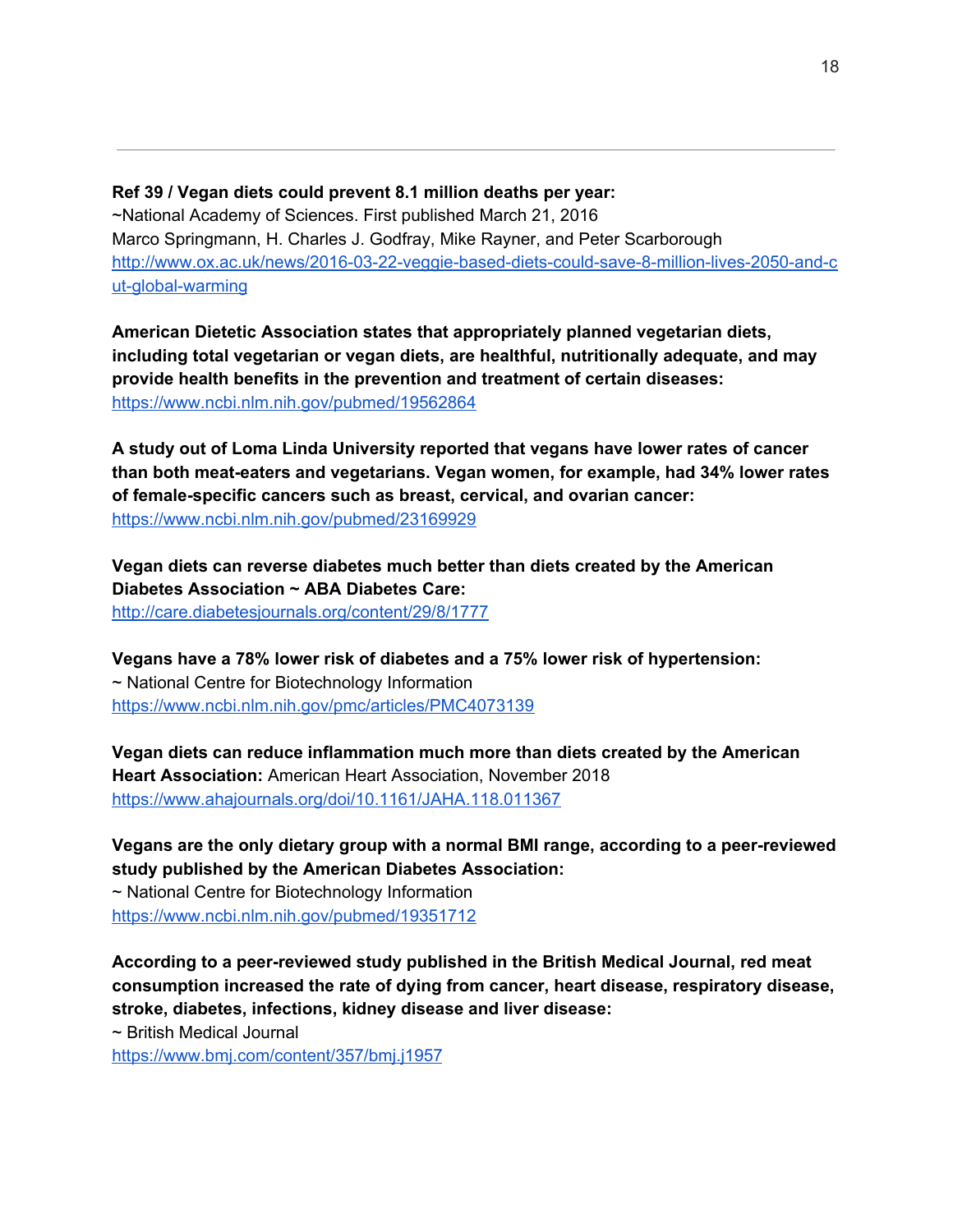#### **A whole-food, vegan diet has been proven to reverse heart disease:**

[http://www.mdedge.com/sites/default/files/Document/September-2017/JFP\\_06307\\_Article1.pdf](http://www.mdedge.com/sites/default/files/Document/September-2017/JFP_06307_Article1.pdf)

**Studies show that vegans have a 50% reduced risk of hypothyroidism:** ~ National Centre for Biotechnology Information <https://www.ncbi.nlm.nih.gov/pubmed/25263477>

#### **Ref 40 / Animal agriculture and antibiotic resistance:**

Mehdi Y, Letourneau-Montminy MP, Gaucher ML, et al. Use of antibiotics in broiler production: Global impacts and alternatives. Animal nutrition 2018;4:170-8: <https://www.sciencedirect.com/science/article/pii/S2405654517302512>

Antibiotic resistance factsheet. World Health Organization. 2018: <https://www.who.int/news-room/fact-sheets/detail/antibiotic-resistance>

### **Ref 41/ Peas Please Campaign:**

Food Foundation. (2019) Peas Please. [Online]. Available at[:http://foodfoundation.org.uk/peasplease/](http://foodfoundation.org.uk/peasplease/)

## **Ref 42/ VegPower Campaign:**

Veg Power. (2019) Eat them to defeat them. [Online]. Available at: <https://vegpower.org.uk/>

**Ref 43 / A global shift to plant-based diets has been estimated to reduce health care costs by £24 trillion:** Springmann M, Godfray HC, Rayner M, Scarborough P. Analysis and valuation of the health and climate change cobenefits of dietary change. Proc Natl Acad Sci U S A. 2016;113(15):4146–4151.<https://www.ncbi.nlm.nih.gov/pmc/articles/PMC4839446/>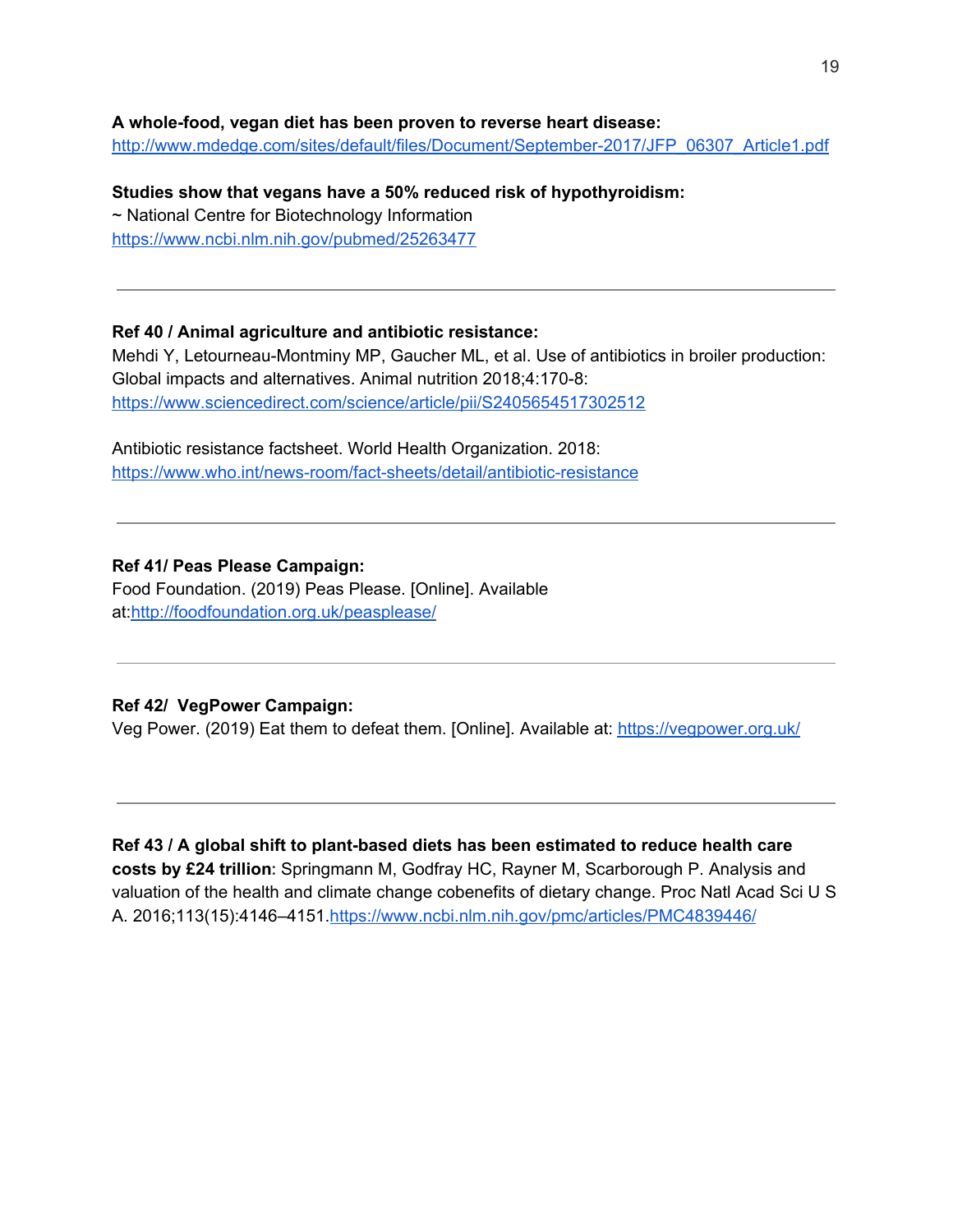**Ref 44 / Government Buying Standards for Food and Catering (GBSF) provide further guidelines, principally focussed on healthier foods, but including requirements on equality and diversity, animal welfare, fish sustainability and the environment, and ambitions for organic and higher welfare food:**

Defra (2015) Government buying standards for food and catering. [Online]. Available at[:https://assets.publishing.service.gov.uk/government/uploads/system/uploads/attachment\\_dat](https://assets.publishing.service.gov.uk/government/uploads/system/uploads/attachment_data/file/418072/gbs-food-catering-march2015.pdf) [a/file/418072/gbs-food-catering-march2015.pdf](https://assets.publishing.service.gov.uk/government/uploads/system/uploads/attachment_data/file/418072/gbs-food-catering-march2015.pdf)

# **The WHO says governments have the "responsibility to ensure their citizens can live a healthy life"**:

World Health Organisation (2016) 9th Global Conference on Health Promotion. Available at: <https://www.who.int/healthpromotion/conferences/9gchp/about/en/>

## **The Public Services (Social Value) Act 2012 states that "all public bodies in England and Wales are required to consider how the services they commission and procure might improve the economic, social and environmental well-being of the area":**

HM Government (2012) Public Services (Social Value) Act 2012. [Online] Available at[:http://www.legislation.gov.uk/ukpga/2012/3/enacted](http://www.legislation.gov.uk/ukpga/2012/3/enacted)

# **Ref 45 / Oatly CO2 signposting on oat milk:** Oat Drink With Carbon Dioxide Equivalents. (n.d.). Retrieved from **<https://www.oatly.com/uk/climate-footprint>**

# **Ref 46 / A new report for the Committee on Climate Change is urging the government to do more to promote vegan diets to help fight climate change:**

The behaviour change paper, written by an Imperial College London academic Dr Richard Carmichael, recommends plant-based diets as one of the big three changes we must make, alongside lowering emissions produced by transport and heating.

[https://www.theccc.org.uk/publication/behaviour-change-public-engagement-and-net-zero-imper](https://www.theccc.org.uk/publication/behaviour-change-public-engagement-and-net-zero-imperial-college-london/) [ial-college-london/](https://www.theccc.org.uk/publication/behaviour-change-public-engagement-and-net-zero-imperial-college-london/)

# **Ref 47 / Citizens' assembly body:**

Sortition Foundation. (n.d.). Retrieved from <https://www.sortitionfoundation.org/>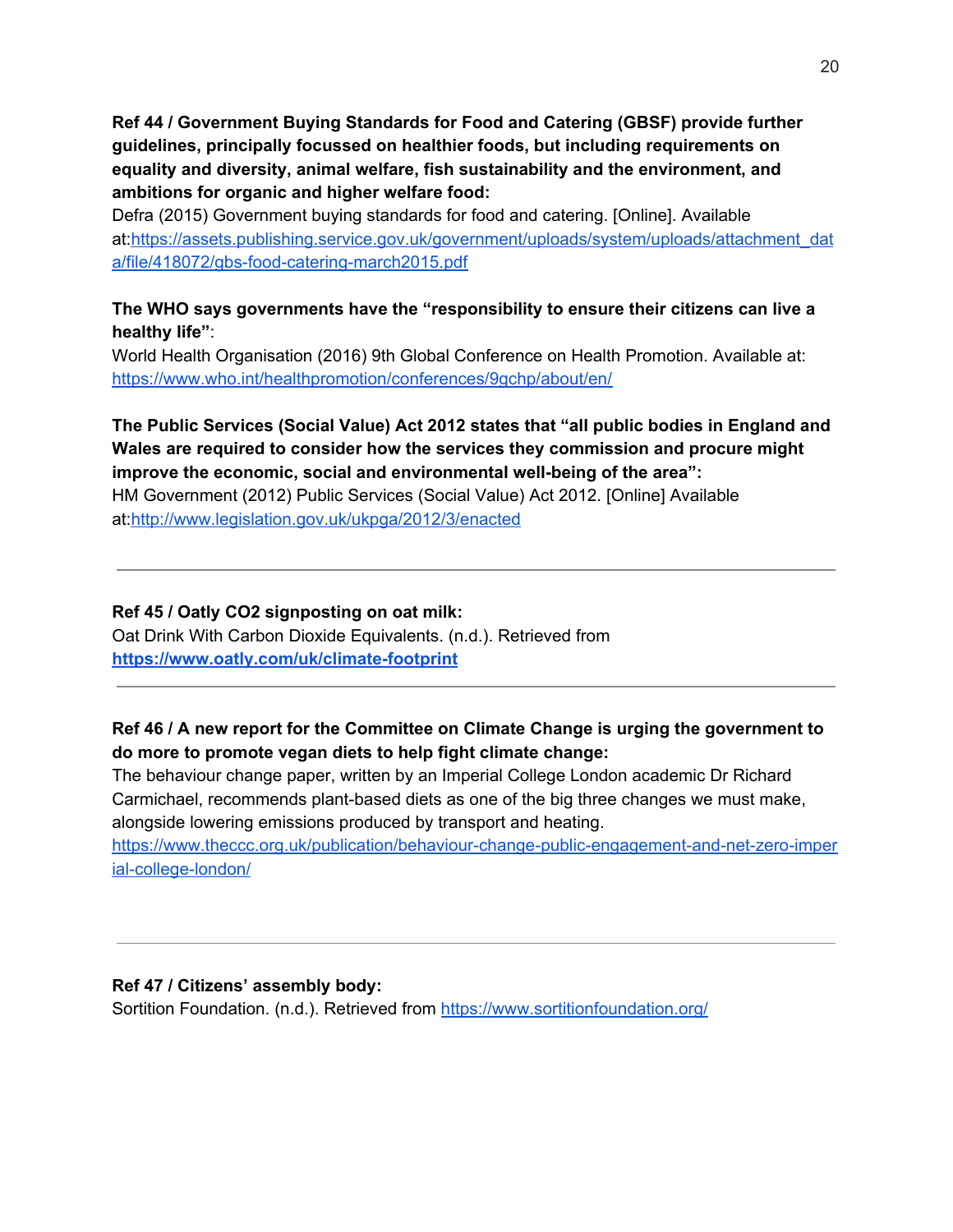**Ref 48/ The NAO found that Defra "has not provided the necessary guidance to enable farmers to plan how to adapt their businesses or how to work collaboratively with other farmers":**

National Audit Office (2019) Early review of the new farming programme. [Online]. NAO. Available at: <https://www.nao.org.uk/press-release/early-review-of-the-new-farming-programme/>

**Ref 49 / Giving farmers and other citizens a greater say in the development and use of technology recognises that there are ethical and social considerations, as well as a technical and professional matters:** Food Ethics Council (2018) For whom? Questioning the food and farming research agenda. FEC; London: <https://www.foodethicscouncil.org/learn/>

#### **Ref 50 / Vegan Organic Network:**

Vegan Organic Network. (n.d.). Retrieved from <https://veganorganic.net/>

#### **Ref.51 / The Vegan Society's Grow Green Campaign:**

The Vegan Society's Grow Green campaign: solutions for the farm of the future. (n.d.). Retrieved from <https://www.vegansociety.com/take-action/campaigns/grow-green>.

#### **Ref 52 / Transfarmers:**

Change the source from meat to plants. (n.d.). Retrieved from <https://farmtransformers.org/>

**Ref 53 / Since 1945 in the UK we have lost 95% of flower meadows, 50% of ancient woodlands, 40% of heathlands, 50% of wetlands & 224,000 km of hedgerows all due to animal farming:**

<http://www.ecifm.rdg.ac.uk/habitat.htm>

**Ref 54 / Rewilding the land we use for animal farming to native forest would reduce carbon dioxide by 4,472 million tonnes, offsetting 12 years of current UK CO2 emissions:** Harwatt, H. and Hayek, M. 2019. Eating away at climate change with negative emissions: Repurposing UK agricultural land to meet climate goals. pg 1 Boston: Harvard Law School